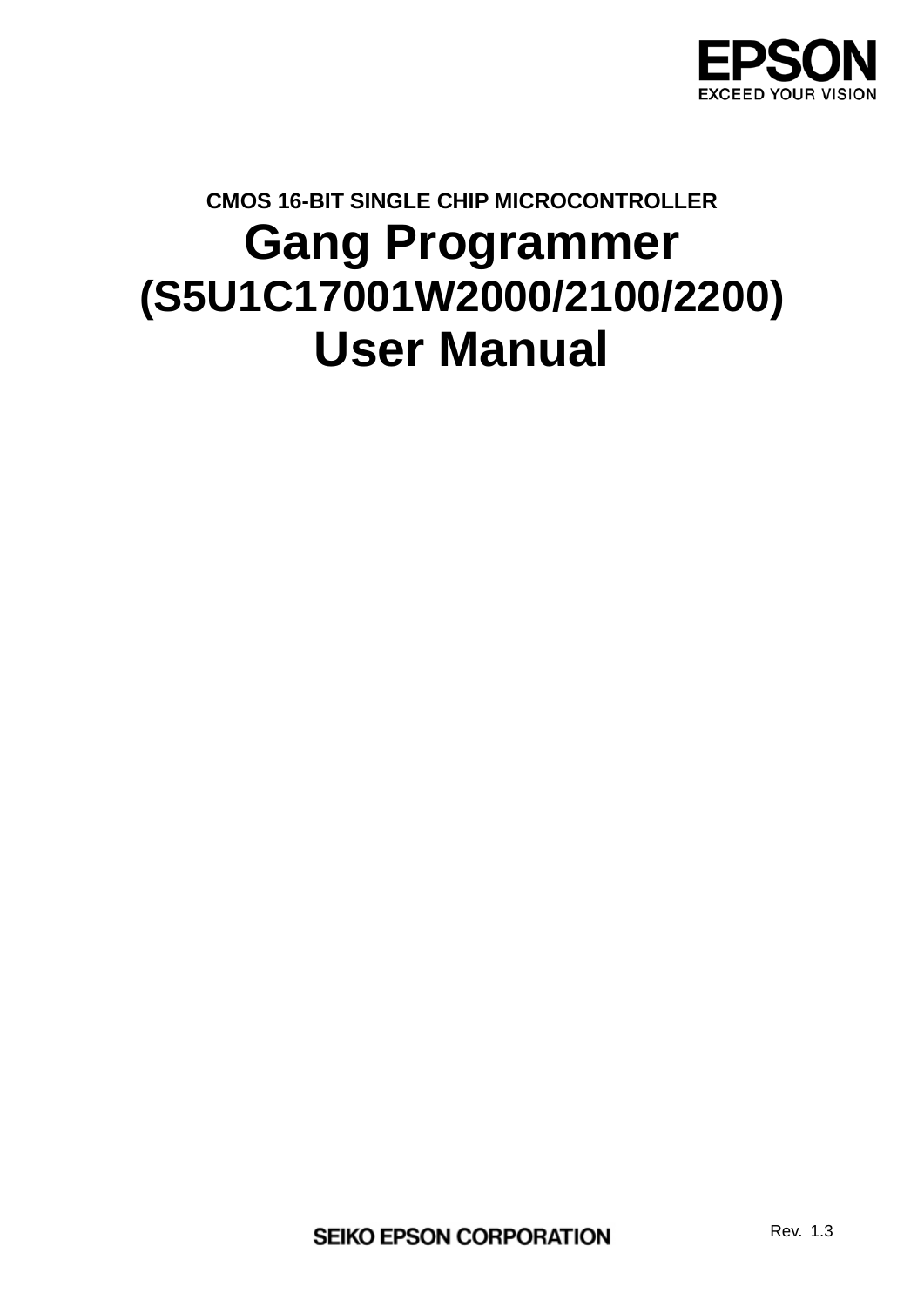#### Evaluation board/kit and Development tool important notice

- 1. This evaluation board/kit or development tool is designed for use for engineering evaluation, demonstration, or development purposes only. It is not intended to meet the requirements of design for finished products.
- 2. This evaluation board/kit or development tool is intended for use by an electronics engineer and is not a consumer product. The user should use it properly and in a safe manner. Seiko Epson dose not assume any responsibility or liability of any kind of damage and/or fire coursed by the use of it. The user should cease to use it when any abnormal issue occurs even during proper and safe use.
- 3. The part used for this evaluation board/kit or development tool may be changed without any notice.

#### **NOTICE**

No part of this material may be reproduced or duplicated in any form or by any means without the written permission of Seiko Epson. Seiko Epson reserves the right to make changes to this material without notice. Seiko Epson does not assume any liability of any kind arising out of any inaccuracies contained in this material or due to its application or use in any product or circuit and, further, there is no representation that this material is applicable to products requiring high level reliability, such as, medical products. Moreover, no license to any intellectual property rights is granted by implication or otherwise, and there is no representation or warranty that anything made in accordance with this material will be free from any patent or copyright infringement of a third party. When exporting the products or technology described in this material, you should comply with the applicable export control laws and regulations and follow the procedures required by such laws and regulations. You are requested not to use, to resell, to export and/or to otherwise dispose of the products (and any technical information furnished, if any) for the development and/or manufacture of weapon of mass destruction or for other military purposes.

All brands or product names mentioned herein are trademarks and/or registered trademarks of their respective companies.

©SEIKO EPSON CORPORATION 2017, All rights reserved.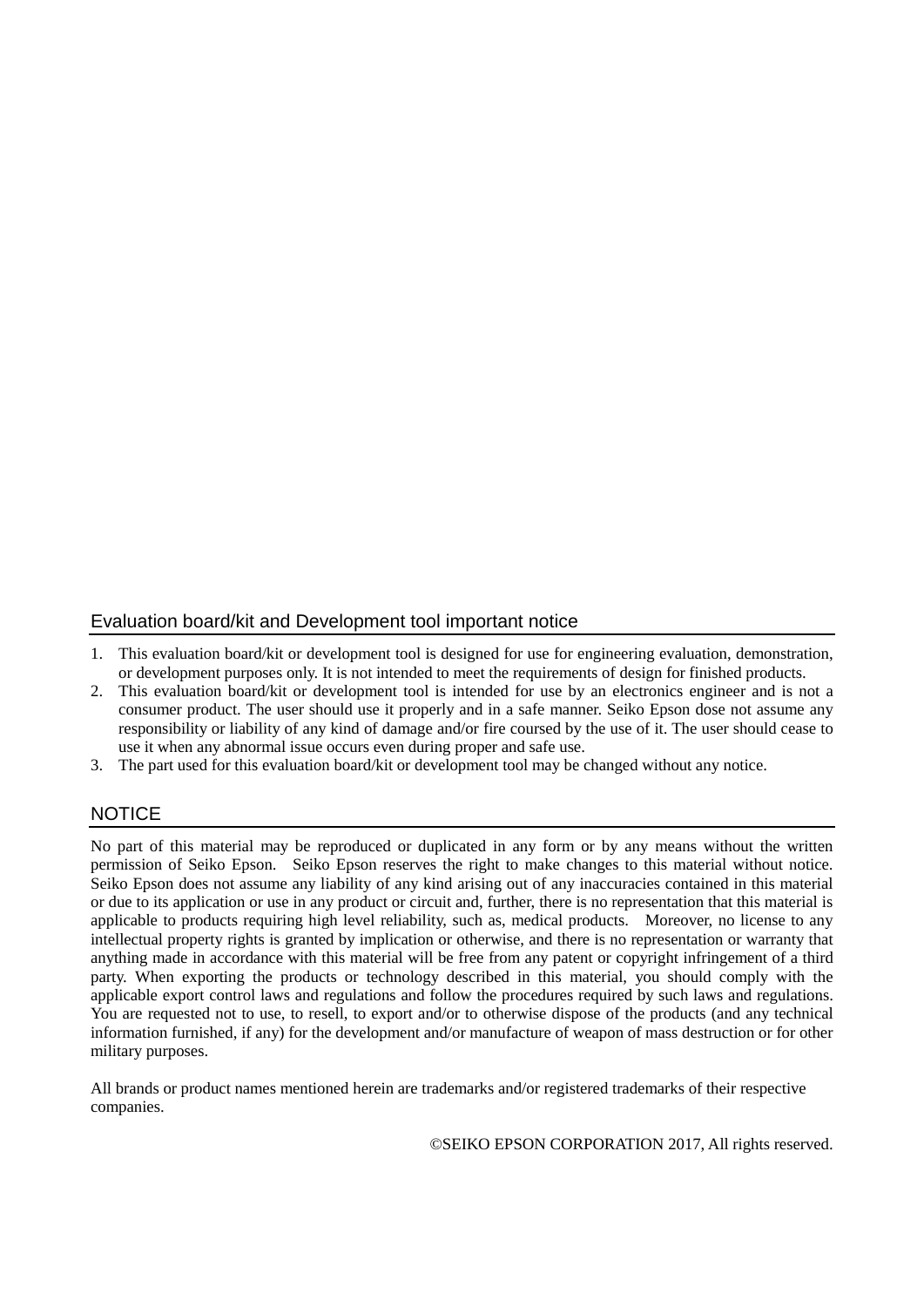# **Table of Contents**

| $1_{-}$    |                |                                                                              |  |
|------------|----------------|------------------------------------------------------------------------------|--|
| 1.1        |                |                                                                              |  |
|            | 1.2            |                                                                              |  |
|            | 1.3            |                                                                              |  |
| 2.         |                |                                                                              |  |
| 3.         |                |                                                                              |  |
|            | 3.1            |                                                                              |  |
|            | 311            |                                                                              |  |
|            | 3.1.2          |                                                                              |  |
|            | 3.1.3          |                                                                              |  |
|            | 3.2.1          |                                                                              |  |
|            | 3.2.2          |                                                                              |  |
|            | 3.2.3          |                                                                              |  |
|            | 3.2.4          |                                                                              |  |
|            | 3.2.5          |                                                                              |  |
|            |                |                                                                              |  |
|            | 3.3.1          |                                                                              |  |
|            |                |                                                                              |  |
|            | 4.1            |                                                                              |  |
|            | 4.1.1<br>4.1.2 |                                                                              |  |
|            |                |                                                                              |  |
|            |                |                                                                              |  |
|            |                |                                                                              |  |
|            |                |                                                                              |  |
|            | 5.1            |                                                                              |  |
|            | 5.1.1          |                                                                              |  |
|            | 5.1.2          |                                                                              |  |
|            | 5.1.3          |                                                                              |  |
|            |                |                                                                              |  |
|            |                |                                                                              |  |
|            | 6.1            | Getting and Extracting Gang Programmer Control File Package (gp17xxx.zip) 15 |  |
| 6.2<br>6.3 |                |                                                                              |  |
| 6.4        |                |                                                                              |  |
|            |                |                                                                              |  |
| 7.1        |                |                                                                              |  |
| 7.2        |                |                                                                              |  |
|            |                |                                                                              |  |
|            | 7.3<br>7.4     |                                                                              |  |
|            |                |                                                                              |  |
|            |                |                                                                              |  |
| 8.1        | 8.2            |                                                                              |  |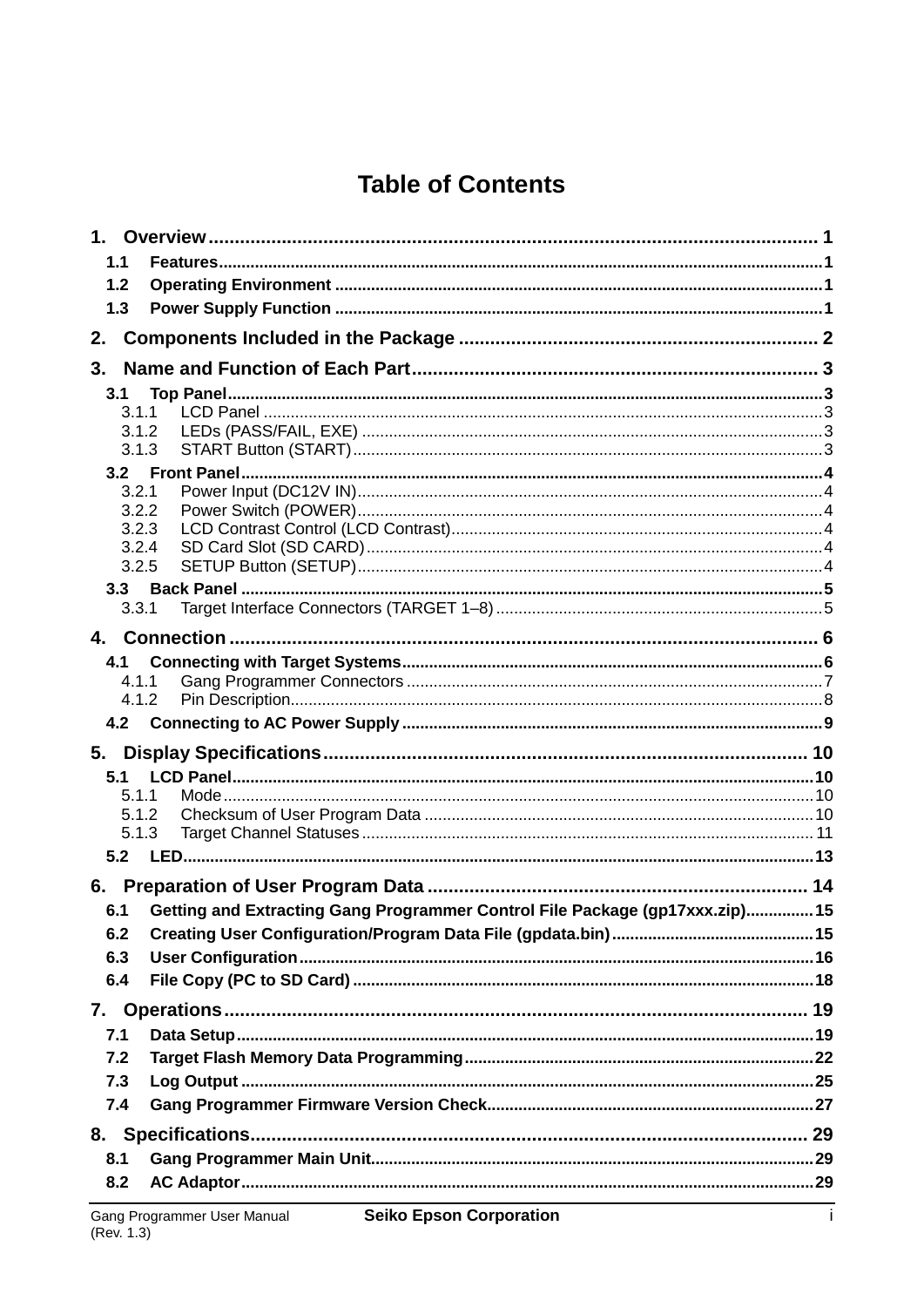| 9.1        |  |
|------------|--|
|            |  |
|            |  |
|            |  |
|            |  |
|            |  |
|            |  |
|            |  |
|            |  |
| <b>B.1</b> |  |
| <b>B.2</b> |  |
| <b>B.3</b> |  |
|            |  |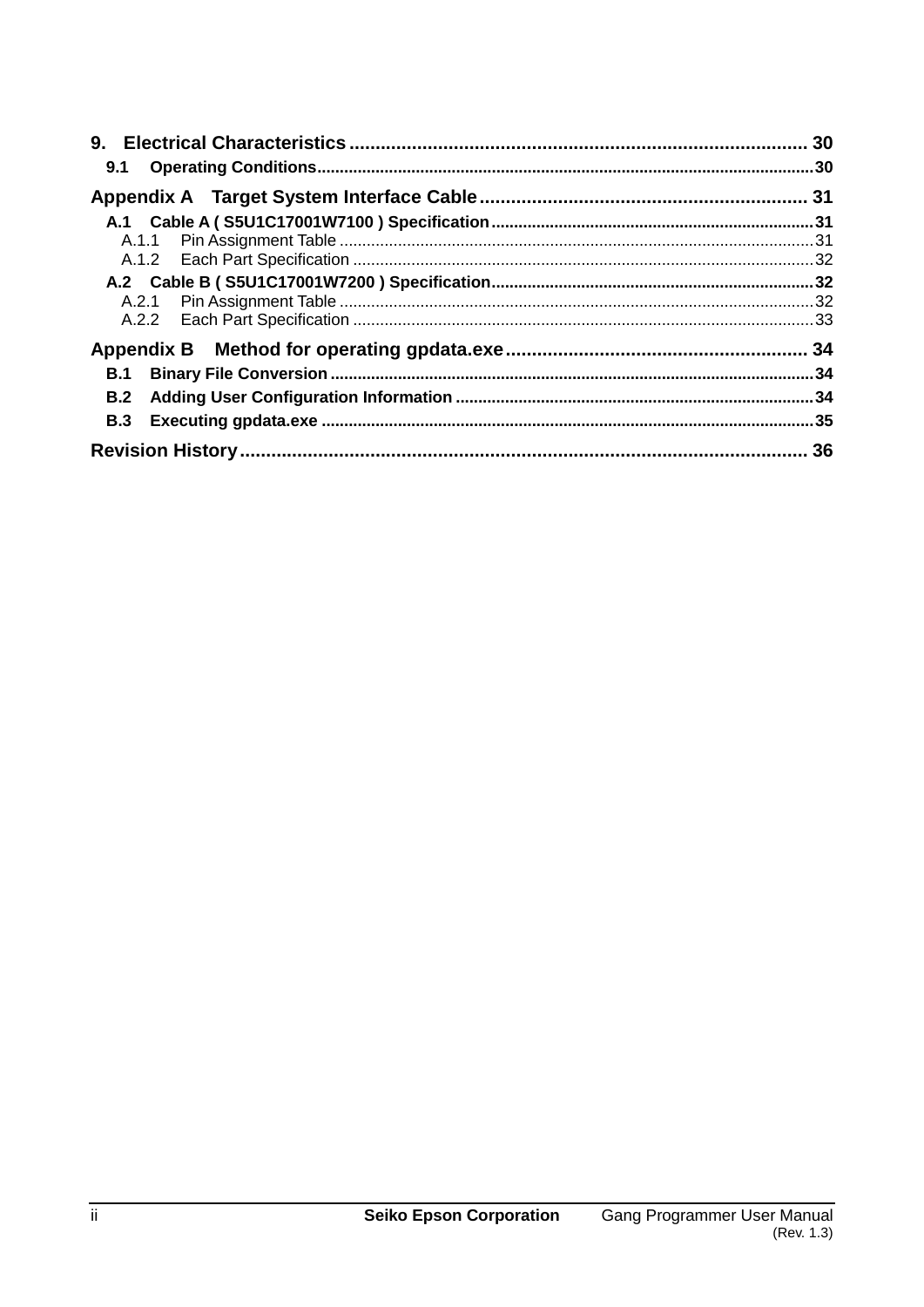## **1. Overview**

The Gang Programmer (S5U1C17001W2000/2100/2200) is a flash memory programmer dedicated to the Seiko Epson original 16-bit microcontrollers (S1C17 Family).

The Gang Programmer is capable of being used to write user program data to up to eight target systems simultaneously. To do this, insert an SD card in which the program data file and the Gang Programmer control file are stored using a PC into the SD card slot and press the SETUP button. Then connect the target systems to the Gang Programmer and press the START button.

## **1.1 Features**

| High productivity | Up to eight target systems can be programmed simultaneously.<br>Buzzer sounds to notify that programming has completed.                                               |
|-------------------|-----------------------------------------------------------------------------------------------------------------------------------------------------------------------|
| Easy operation    | Programming can be started with the touch of the SETUP and START buttons after setting<br>the SD card.<br>(A large START button excellent in durability is provided.) |
| High visibility   | Adopts LEDs to indicate statuses and results clearly.<br>An LCD panel is also provided to display detailed information.                                               |

## **1.2 Operating Environment**

| Input voltage                                           | AC100-240 V, 50/60 Hz<br>(The AC adaptor included in this package should be used.) |
|---------------------------------------------------------|------------------------------------------------------------------------------------|
| SD card                                                 | SD and SDHC cards (FAT16 and FAT32 are supported.)                                 |
| Maximum target operating frequency $DCLK = Max. 24 MHz$ |                                                                                    |

## **1.3 Power Supply Function**

Power supply for target operation 3.3 V or 1.8 V (Max. 50 mA) for each target



Figure 1.1 Gang Programmer Main Unit External View

## **!! NOTE !!**

- The Gang Programmer does not support SDXC cards. Be sure to avoid inserting an SDXC card into the SD card slot as data recorded in the inserted card may be destroyed. For S5U1C17001W2000, please prepare an SD card, as it is not included in the package. An SD card manufactured by SanDisk Corporation is recommended.
- Do not use chlorinated solvents for the Gang Programmer. Stop using the Gang Programmer if it comes in contact with a chlorinated solvent.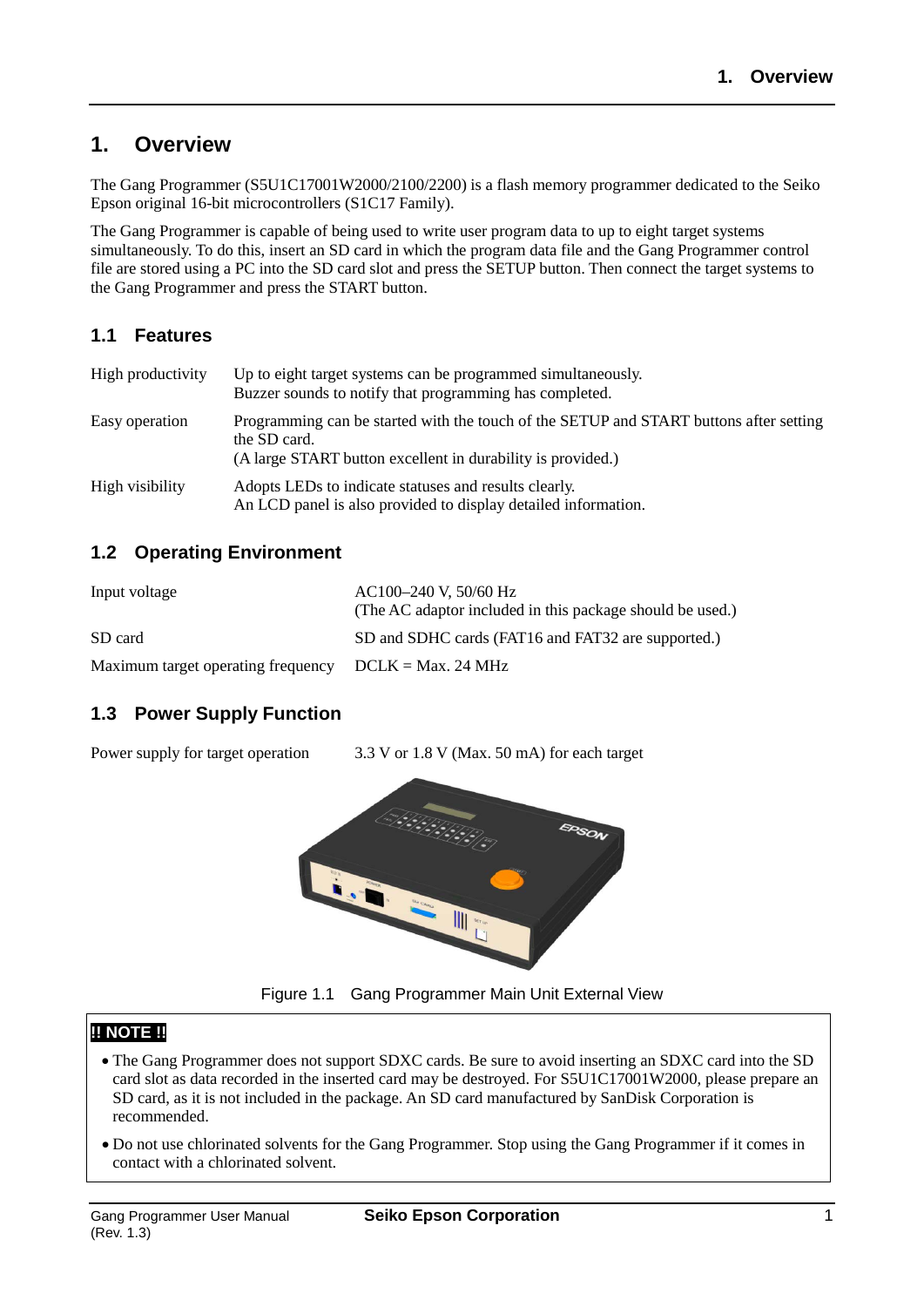## **2. Components Included in the Package**

(1) Gang Programmer main unit 1 (2) SD card (4GB) (Free gift) 1 (Attached only for S5U1C17001W2100 package) (3) Target system interface cable (type A) (Free gift) 8 (Attached only for S5U1C17001W2000 package) (4) AC adaptor (DC 12 V/1.5 A) 1  $(5)$  AC cable 1 (6) Precautions for use (English/Japanese) 1



Gang Programmer main unit



AC adaptor



AC cable



SD card (Free gift)



Target system interface cable (Free gift)

Figure 2.1 Components Included in the Package

Refer to "Appendix Target System Interface Cable" for details of the target system interface cable.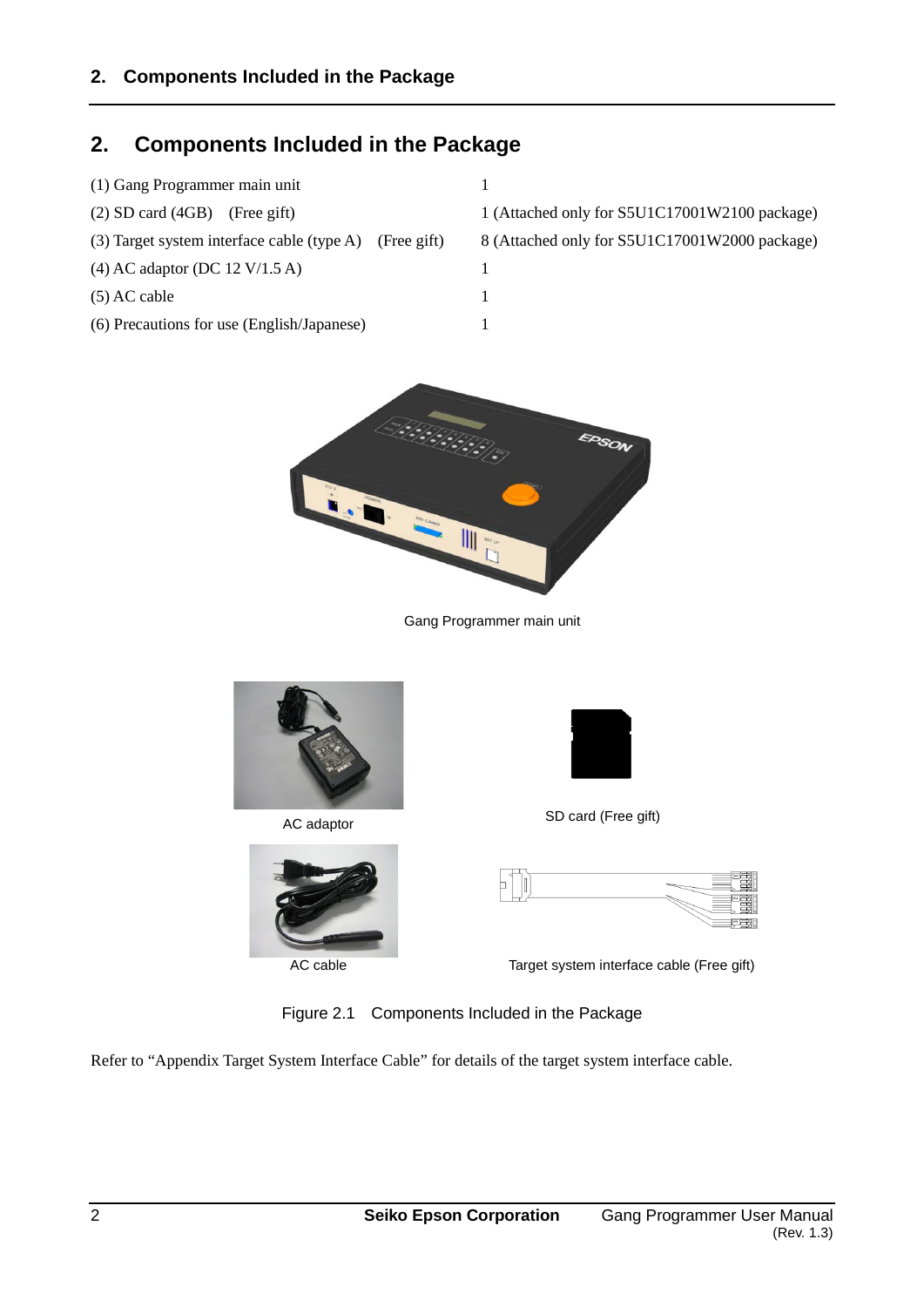## **3. Name and Function of Each Part**

The following shows the name and function of each part of the Gang Programmer.

## **3.1 Top Panel**



Figure 3.1.1 Top Panel View

### **3.1.1 LCD Panel**

The LCD panel displays various status information.

### **3.1.2 LEDs (PASS/FAIL, EXE)**

The LEDs indicate the flash memory programming status of each channel.

#### **3.1.3 START Button (START)**

Pressing this button starts programming the flash memory embedded in the S1C17 MCU.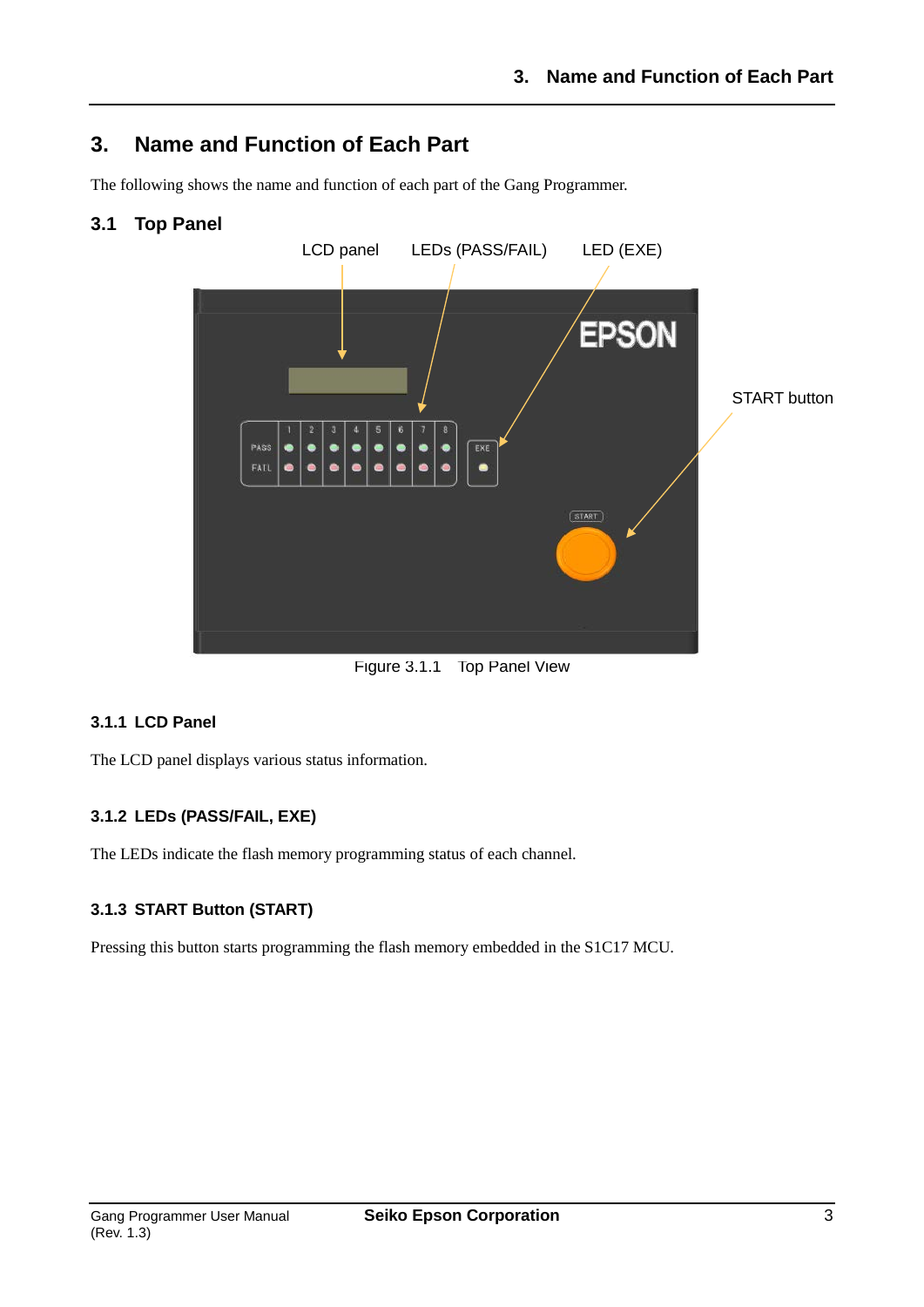## **3.2 Front Panel**



Figure 3.2.1 Front Panel View

#### **3.2.1 Power Input (DC12V IN)**

This jack is used to supply DC power voltage.

#### **3.2.2 Power Switch (POWER)**

This switch is used to turn the power supply on and off.

### **3.2.3 LCD Contrast Control (LCD Contrast)**

Turning this control using a screwdriver adjusts the LCD contrast. Turning it counterclockwise increases the contrast; turning it clockwise decreases the contrast.

### **3.2.4 SD Card Slot (SD CARD)**

Insert an SD card into this slot. SD (max. 2GB ) and SDHC (max. 32GB) cards only are supported.

### **3.2.5 SETUP Button (SETUP)**

Pressing this button starts transferring of the data recorded in the SD card to the buffer memory of the Gang Programmer. Be aware that the target systems will be programmed with the previous data stored in the buffer memory if pressing the START button to start programming without this operation.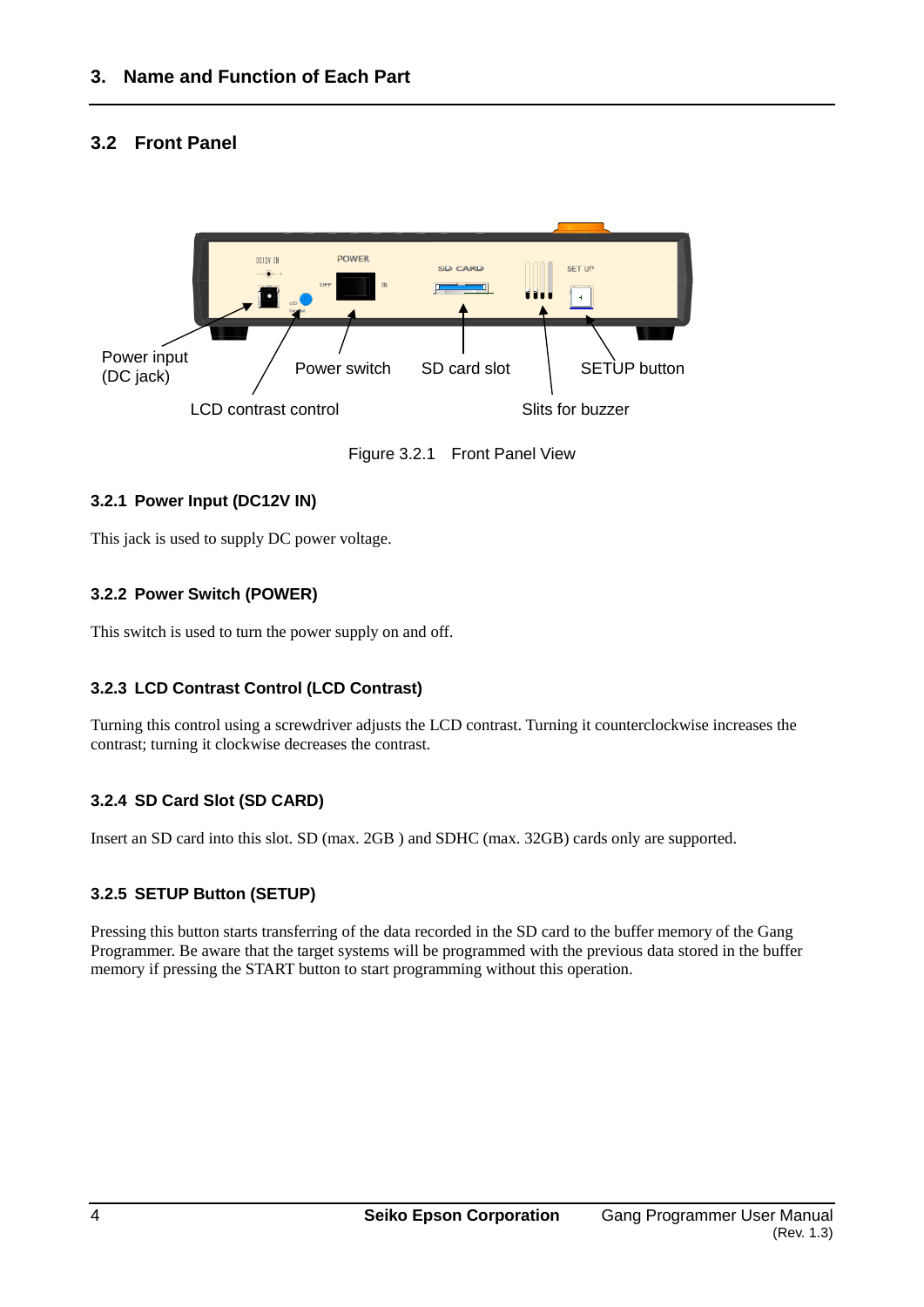## **3.3 Back Panel**



Figure 3.3.1 Back Panel View

## **3.3.1 Target Interface Connectors (TARGET 1–8)**

These connectors are used to connect with target systems. Connectors can be left unconnected if the number of target systems to be connected to the Gang Programmer are less than eight.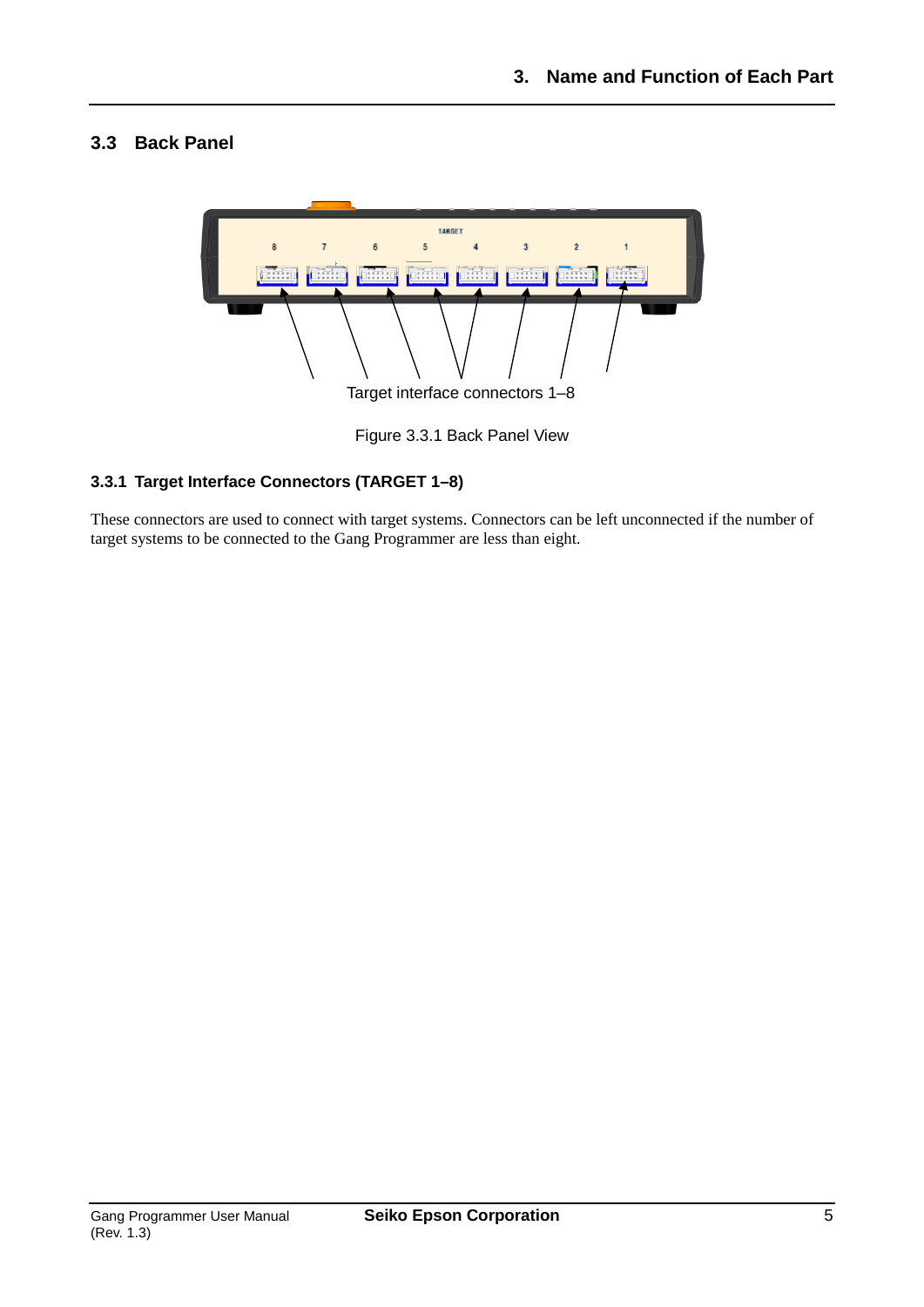# **4. Connection**

## **4.1 Connecting with Target Systems**

The following shows examples of wiring between the Gang Programmer and a target system. The Gang Programmer provides eight target interface connectors with the same pin configuration.

• When the power voltage for interfacing with the S1C17 MCU is supplied from the target system



Figure 4.1.1 (a) Target System Connecting Example 1

• When the power voltage (3.3 V) for interfacing with the S1C17 MCU is supplied from the Gang Programmer



## **!! NOTE !!**

Refer to "Basic External Connection Diagram" in the Technical Manual for the S1C17 MCU to be connected to determine the interface circuit.

Please use the cable described in Appendix. When you unavoidably make the interface cable by yourself, the cable length should be as short as possible. Although it depends on the operating environment, a cable length of 30 cm or less is recommended.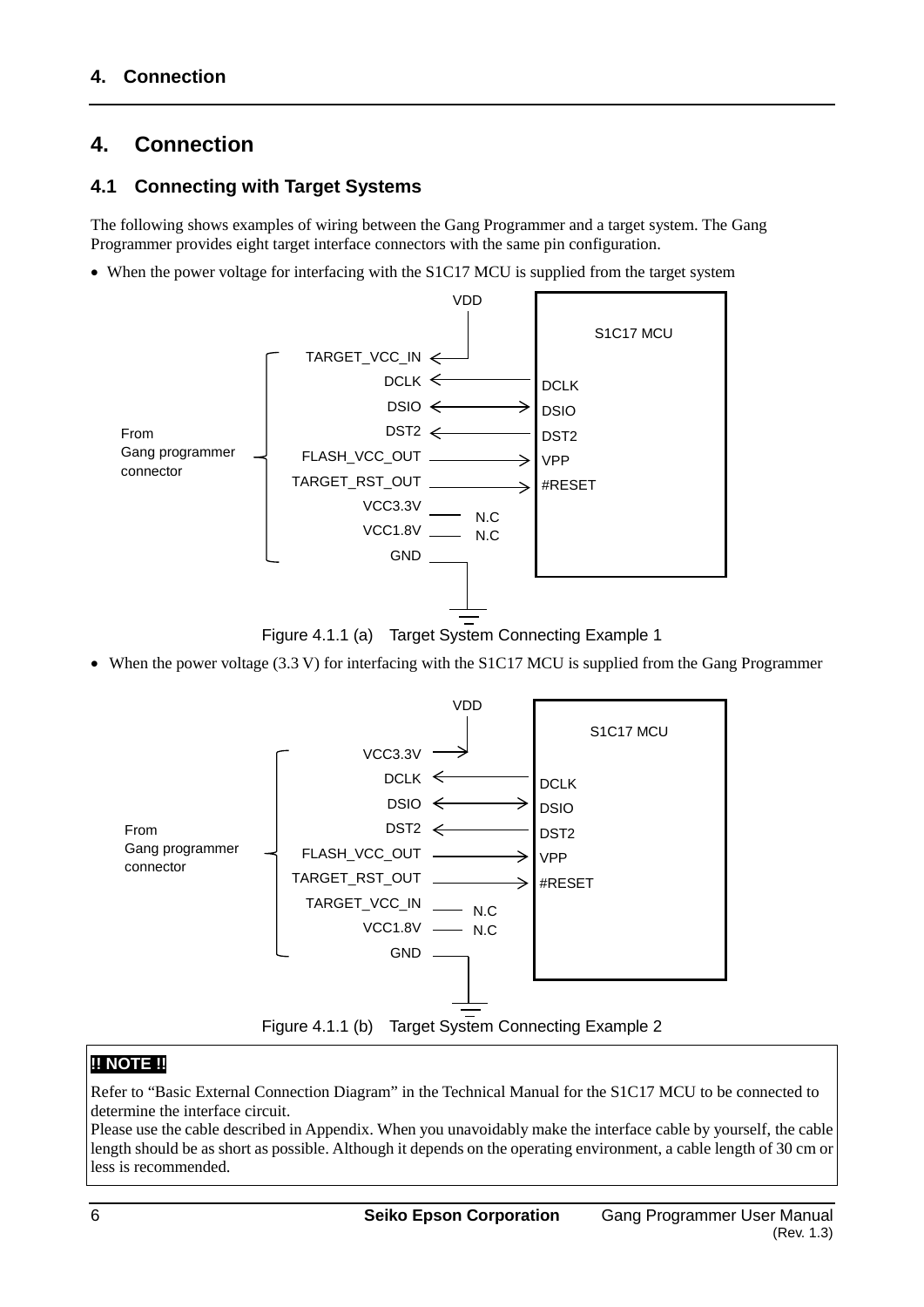## **4.1.1 Gang Programmer Connectors**

The following shows the Gang Programmer connector pin assignment.



| Figure 4.1.1.1 Gang Programmer Connector Pin Layout Diagram |  |
|-------------------------------------------------------------|--|
|                                                             |  |

|  | Table 4.1.1.1 Gang Programmer Connector Pin Assignment |  |  |
|--|--------------------------------------------------------|--|--|
|--|--------------------------------------------------------|--|--|

| Gang Programmer Connector (10 pins) |                  |     |                                                        |  |
|-------------------------------------|------------------|-----|--------------------------------------------------------|--|
| No                                  | Pin name         | I/O | Pin function                                           |  |
|                                     | <b>DCLK</b>      |     | Clock signal input for debugging                       |  |
| $\mathcal{P}$                       | GND              |     | Ground                                                 |  |
| 3                                   | <b>DSIO</b>      | 1/O | Serial communication signal input/output for debugging |  |
| 4                                   | DST <sub>2</sub> |     | Debug status signal input                              |  |
| 5                                   | FLASH_VCC_OUT    |     | Flash memory programming voltage output                |  |
| 6                                   | GND              |     | Ground                                                 |  |
|                                     | TARGET_RST_OUT   | ∩   | Target reset signal output                             |  |
| 8                                   | TARGET_VCC_IN    |     | Target power supply voltage input                      |  |
| 9                                   | VCC3.3V          |     | Power supply (3.3 V)                                   |  |
| 10                                  | <b>VCC1.8V</b>   |     | Power supply (1.8 V)                                   |  |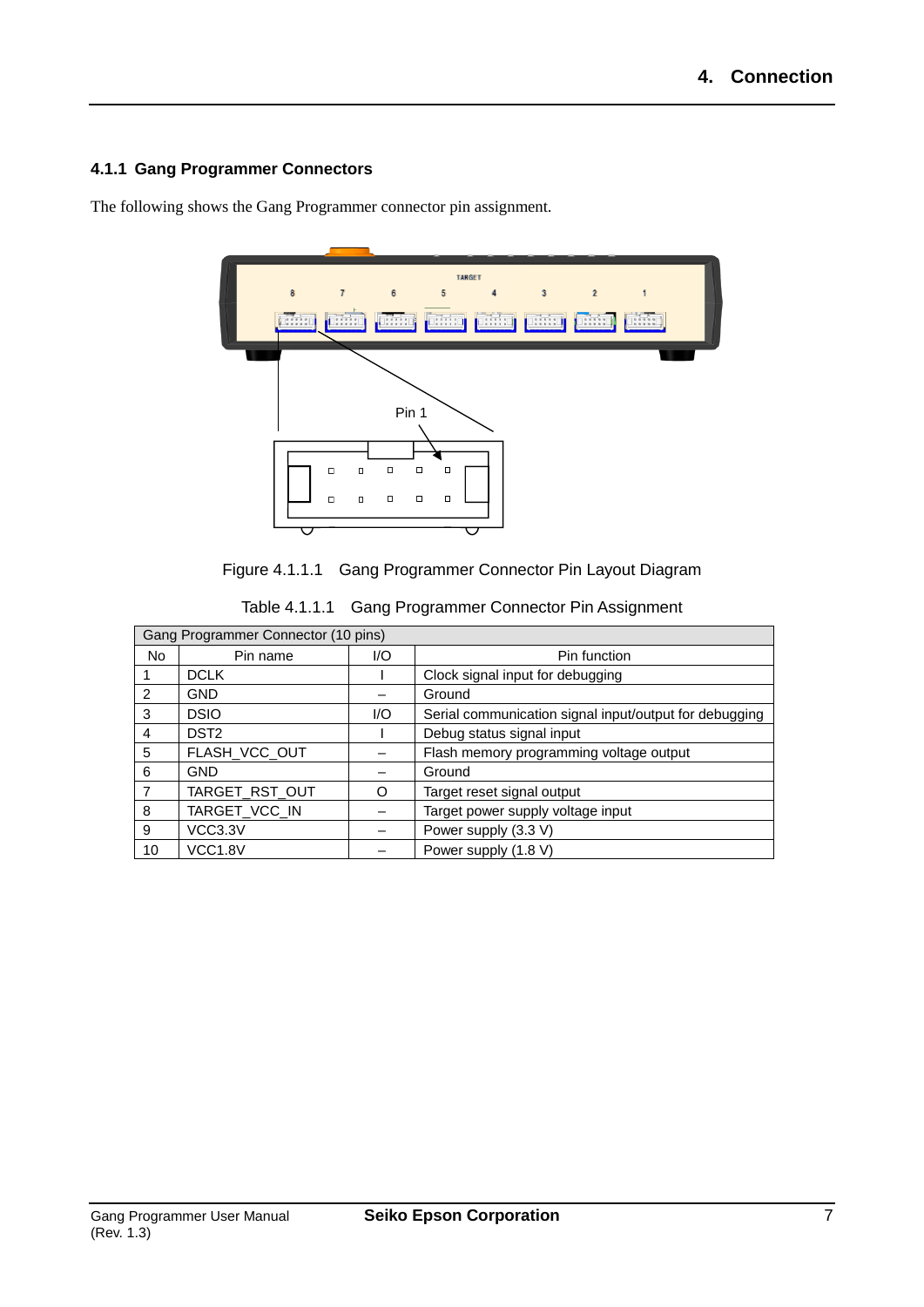## **4.1.2 Pin Description**

| Pin name         | Description                                                                                                                                                                                                                                                                                                                                                                                                                                                                                                                                                                                                                                                                                                                                   |
|------------------|-----------------------------------------------------------------------------------------------------------------------------------------------------------------------------------------------------------------------------------------------------------------------------------------------------------------------------------------------------------------------------------------------------------------------------------------------------------------------------------------------------------------------------------------------------------------------------------------------------------------------------------------------------------------------------------------------------------------------------------------------|
| <b>DCLK</b>      | Clock signal input for debugging. Connect this signal to the DCLK pin of the S1C17<br>MCU.                                                                                                                                                                                                                                                                                                                                                                                                                                                                                                                                                                                                                                                    |
| <b>GND</b>       | Ground. Connect this signal to the ground of the S1C17 MCU.                                                                                                                                                                                                                                                                                                                                                                                                                                                                                                                                                                                                                                                                                   |
| <b>DSIO</b>      | Serial communication signal input/output for debugging. Connect this signal to the DSIO<br>pin of the S1C17 MCU.                                                                                                                                                                                                                                                                                                                                                                                                                                                                                                                                                                                                                              |
| DST <sub>2</sub> | Debug status signal input. Connect this signal to the DST2 pin of the S1C17 MCU.                                                                                                                                                                                                                                                                                                                                                                                                                                                                                                                                                                                                                                                              |
| FLASH_VCC_OUT    | Flash memory programming voltage output. Connect this output to the VPP pin of the<br>S1C17 MCU when a flash memory programming voltage is externally supplied to the<br>S1C17 MCU that has a flash memory programming power supply pin (VPP).                                                                                                                                                                                                                                                                                                                                                                                                                                                                                                |
| <b>GND</b>       | Ground. Connect this signal to the ground of the S1C17 MCU.                                                                                                                                                                                                                                                                                                                                                                                                                                                                                                                                                                                                                                                                                   |
| TARGET_RST_OUT   | Target reset signal output. Connect this signal to the #RESET pin of the S1C17 MCU.<br>The TARGET_RST_OUT pin is configured as an Nch open drain output with a 10 k $\Omega$<br>pull-up resistor, so this signal can be input to the S1C17 MCU in a wired OR connection<br>even if another reset signal, such as a user reset switch signal, must be input.<br>For this reset signal, please regulate the resistance and the capacity value (including the<br>wiring capacity) between this pin and #RESET pin of S1C17 MCU so that it is released<br>within 5msec.Gang Programmer might be recognized as not connected with target<br>S1C17 MCU when target S1C17 MCU reset is not released within 5msec.<br>TARGET_RST_OUT<br>5msec or less |
| TARGET_VCC_IN    | Target power supply voltage input. Use this pin when supplying the interface power<br>voltage from the target system. Power must be supplied to this pin when the S1C17<br>MCU of the target system operates with a voltage other than 3.3 V or 1.8 V.                                                                                                                                                                                                                                                                                                                                                                                                                                                                                        |
| VCC3.3V          | Power supply (3.3 V) pin. This pin outputs 3.3 V for the target system. The maximum<br>drive capability is 50 mA.<br>The voltage output condition is as follows:<br>• In the case of FW Ver. 1.xx <sup>*1</sup><br>The voltage is always output.<br>• In the case of FW Ver. 2.00 or later *1<br>The voltage is output only when the target flash memory is being programmed.                                                                                                                                                                                                                                                                                                                                                                 |
| <b>VCC1.8V</b>   | Power supply (1.8 V) pin. This pin outputs 1.8 V for the target system. The maximum<br>drive capability is 50 mA.<br>The voltage output condition is as follows:<br>• In the case of FW Ver. 1.xx <sup>*1</sup><br>The voltage is always output.<br>• In the case of FW Ver. 2.00 or later <sup>*1</sup><br>The voltage is output only when the target flash memory is being programmed.                                                                                                                                                                                                                                                                                                                                                      |

| Table 4.1.2.1 Gang Programmer Connector Pin Description |  |
|---------------------------------------------------------|--|
|                                                         |  |

\*1 FW = Firmware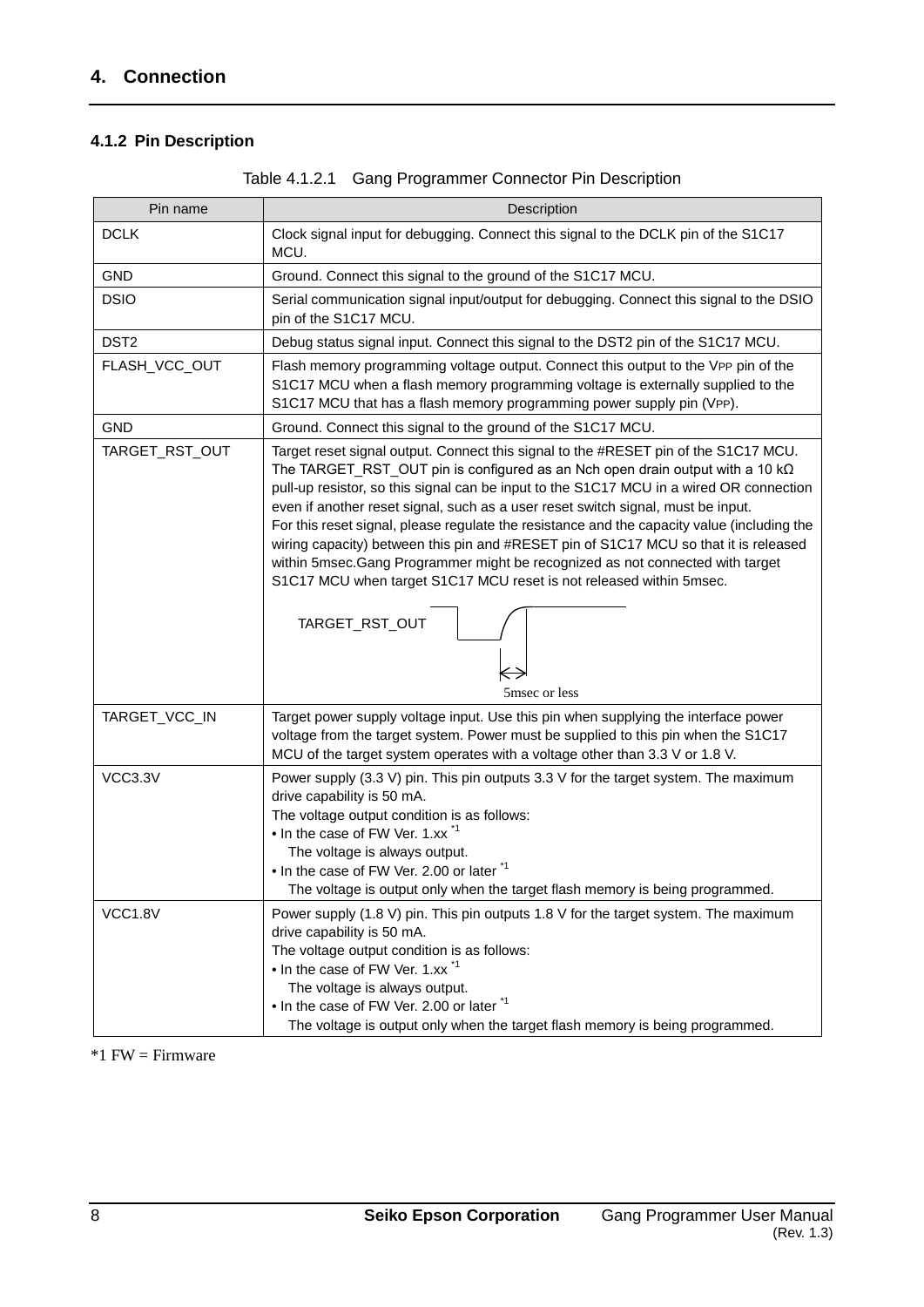When connecting the above signals to the target system, the connection destinations should be determined using the Gang Programmer internal circuit configuration shown below as a reference.



Figure 4.1.2.1 Configuration of Gang Programmer Interface Power Supply and Reset Circuits

## **4.2 Connecting to AC Power Supply**

Use the AC adaptor included in the package to supply the power voltage to the "DC12V IN" jack on the front panel.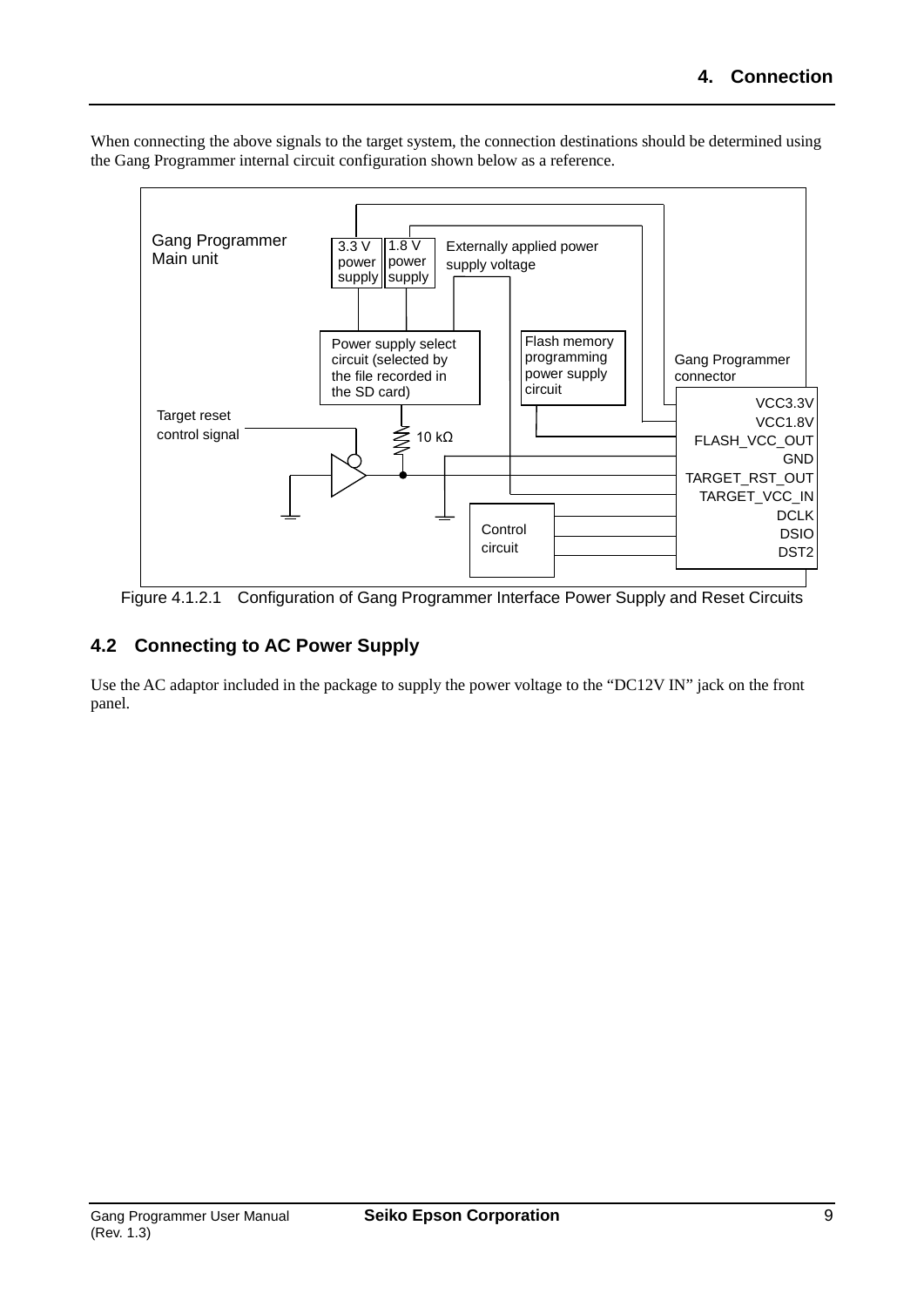# **5. Display Specifications**

## **5.1 LCD Panel**

The figure below shows a basic display layout on the LCD panel.



Figure 5.1.1 Basic Display Layout on LCD Panel

### **5.1.1 Mode**

The table below lists the mode symbols and their meanings.

| Mode |         | Meaning                                                                                                                                                                                     |
|------|---------|---------------------------------------------------------------------------------------------------------------------------------------------------------------------------------------------|
| R.   | Ready   | This indicates that the Gang Programmer is ready to operate and the START and SETUP<br>buttons are enabled to be accepted. This state allows inserting/removing an SD card and              |
|      |         | connecting/disconnecting the target systems.                                                                                                                                                |
| S    | Setup   | This indicates that the Gang Programmer control file (gpc17xxx.bin) and user<br>configuration/program data file (gpdata.bin) are being transferred to the Gang<br>Programmer buffer memory. |
| P    | Program | This indicates that the Gang Programmer is programming the flash memory embedded in<br>the S1C17 MCU or writing data to the SD card.                                                        |
| C    | Check   | This indicates that the version number of the Gang Programmer firmware and the serial<br>number to be written to the target S1C17 MCU are being displayed.                                  |

|  | Table 5.1.1.1 Mode Symbols and Meanings |  |
|--|-----------------------------------------|--|
|--|-----------------------------------------|--|

### **5.1.2 Checksum of User Program Data**

This area displays the checksum of the user program data stored in the Gang Programmer buffer memory as a 16-bit hexadecimal value. The memory data are added in two-byte (16-bit) units to obtain the 16-bit sum with the bits exceeding 16 bits ignored.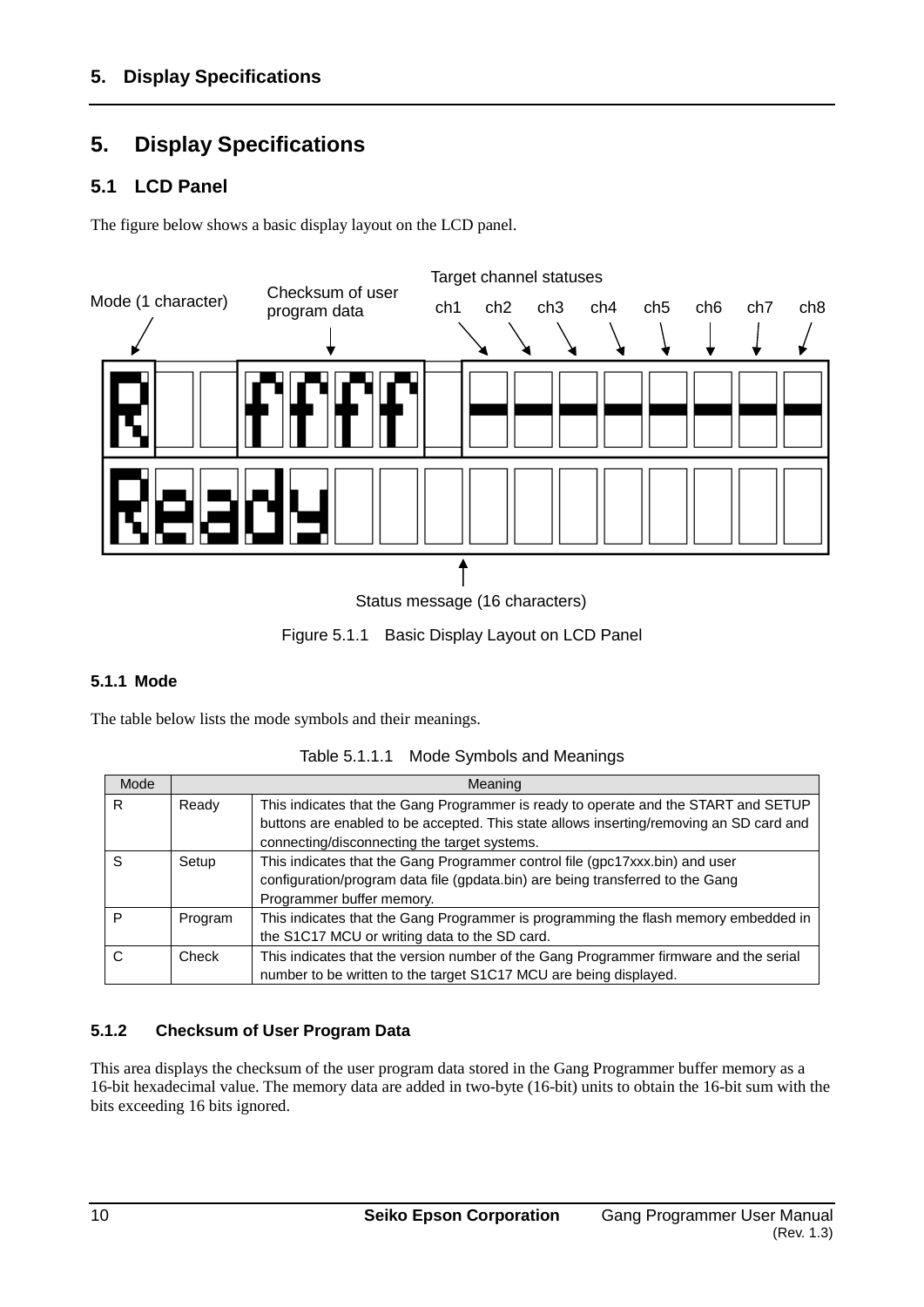### **5.1.3 Target Channel Statuses**

This area displays an alphabetic character that indicates an operating status in Setup mode and Program mode.

| Display  | <b>Status</b>                                                                   |
|----------|---------------------------------------------------------------------------------|
|          | Connection to the target system has failed or the target system is unconnected. |
| v        | Connection to the target system has succeeded.                                  |
| $\Omega$ | Programming of the target system has completed.                                 |
| d        | It failed in reading RAM of S1C17 MCU in the target system.                     |
| e        | It failed in writing RAM of S1C17 MCU in the target system.                     |
|          | It failed in erasing flash memory of S1C17 MCU in the target system.            |
| g        | It failed in writing flash memory of S1C17 MCU in the target system.            |
| h        | It failed in verifying flash memory of S1C17 MCU in the target system.          |
|          | Down of S1C17 MCU in target system.                                             |
| $a-c$    | A system error has occurred in the Gang Programmer. (Please contact our sales   |
|          | representative if this error is displayed.)                                     |

| Table 5.1.3.1 Target Channel Status List |
|------------------------------------------|
|                                          |

#### **5.1.4 Status Message**

The table below lists the status messages and their meanings.

| Status message     | Description                                                                            |  |  |
|--------------------|----------------------------------------------------------------------------------------|--|--|
| Ready              | The Gang Programmer is ready to operate.                                               |  |  |
| Setting firmware   | The Gang Programmer firmware is being updated with the data included in the Gang       |  |  |
| <b>Updating GP</b> | Programmer control file (gpc17xxx.bin).                                                |  |  |
| Setting data       | The Gang Programmer buffer memory is being updated with the Gang Programmer            |  |  |
|                    | control file (gpc17xxx.bin) and the user configuration/program data file (gpdata.bin). |  |  |
| Setup OK           | The Gang Programmer buffer memory has been successfully updated with the Gang          |  |  |
| Data Setup OK      | Programmer control file (gpc17xxx.bin) and the user configuration/program data file    |  |  |
| GP, Data Setup OK  | (gpdata.bin).                                                                          |  |  |
| Programming        | The flash memory embedded in the S1C17 MCU is being programmed.                        |  |  |
| Program OK         | The programming of the flash memory embedded in the S1C17 MCU has completed.           |  |  |
| Logging            | The log is being written to the SD card.                                               |  |  |
| Log OK             | The writing log to the SD card has completed.                                          |  |  |
| Ver.X.XX           | Version number of the Gang Programmer firmware                                         |  |  |
| Connecting         | The connection with a target is being established.                                     |  |  |
| Suspend            | The update process using the Gang Programmer control file (gpc17xxx.bin) and the       |  |  |
|                    | user configuration/program data file (gpdata.bin) has been suspended by holding        |  |  |
|                    | down the START button three or more seconds. In this case, power must be turned off    |  |  |
|                    | once and then on again to restart the Gang Programmer.                                 |  |  |

Table 5.1.4.1 (a) Status Message List (Normal Condition)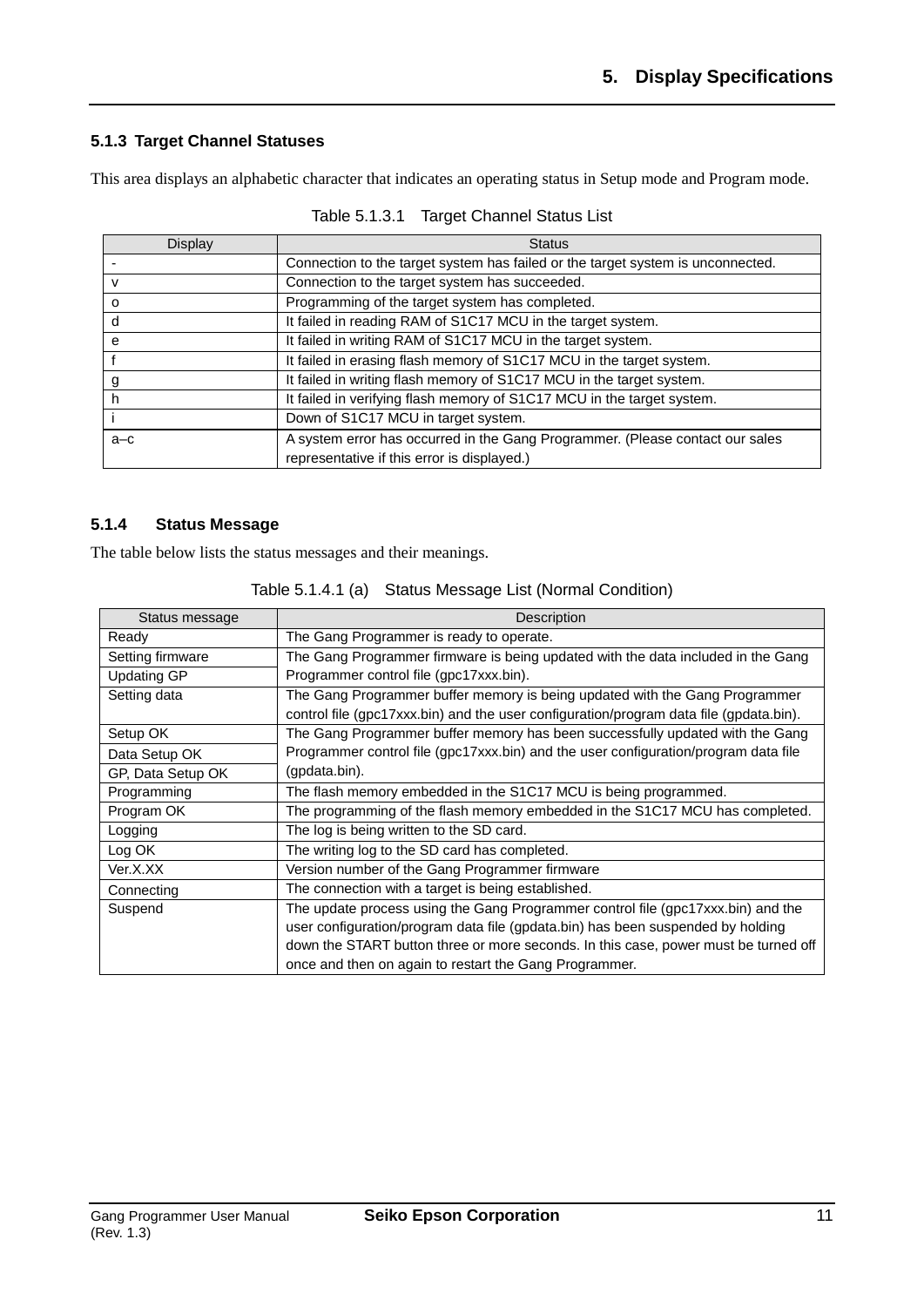| Status message   | Description                                                                                |
|------------------|--------------------------------------------------------------------------------------------|
| System error     | Gang Programmer system error. Power must be turned off once and then on again to           |
|                  | restart the Gang Programmer. <sup>*1</sup>                                                 |
| Flash erase err  | The erasing of the Gang Programmer control file (gpc17xxx.bin) has failed during           |
|                  |                                                                                            |
| Flash write err  | updating. This error can be released by recovery operations. <sup>*1</sup>                 |
|                  | The writing of the Gang Programmer control file (gpc17xxx.bin) has failed during           |
|                  | updating. This error can be released by recovery operations.                               |
| Flash verify err | The verification of the Gang Programmer control file (gpc17xxx.bin) has failed during      |
|                  | updating. This error can be released by recovery operations. *1                            |
| Setup err        | The Gang Programmer buffer memory update with the Gang Programmer control file             |
|                  | (gpc17xxx.bin) and the user configuration/program data file (gpdata.bin) has failed.       |
|                  | This error can be released by recovery operations. <sup>1</sup>                            |
| Program err      | The programming of the flash memory embedded in the S1C17 MCU has failed. This             |
|                  | error can be released by recovery operations.                                              |
| Data isn't agree | The user program data stored in the Gang Programmer buffer memory do not match             |
|                  | the one that is included in the user configuration/program data file (gpdata.bin) stored   |
|                  | in the SD card.                                                                            |
| No log           | A log has not been saved.                                                                  |
| Log err          | The writing log to the SD card has failed. This error can be released by recovery          |
|                  | operations. <sup>2</sup>                                                                   |
| File control err | The control of the file in the SD card has failed. This error can be released by recovery  |
|                  | operations. <sup>*2</sup>                                                                  |
| No disk          | No SD card is inserted. This error can be released by recovery operations.                 |
| File not found   | No file exists in the SD card. This error can be released by recovery operations.          |
| File not open    | The file in the SD card cannot be opened. This error can be released by recovery           |
|                  | operations. <sup>*2</sup>                                                                  |
| Duplicate file   | The file names in the SD card are duplicated. This error can be released by recovery       |
|                  | operations.                                                                                |
| Disk full        | A free capacity in the SD card is insufficient. This error can be released by recovery     |
|                  | operations.                                                                                |
|                  |                                                                                            |
| File read only   | Data cannot be written to the file in the SD card as the file attribute is read-only. This |
|                  | error can be released by recovery operations.                                              |
| Disk err         | The SD card cannot be accessed as a fatal error has occurred. This error can be            |
|                  | released by recovery operations. <sup>*2</sup>                                             |
| File format err  | The SD card cannot be accessed as there is a file format error. This error can be          |
|                  | released by recovery operations. *3                                                        |
| Disk access err  | Accessing to the SD card has failed due to a hardware error. This error can be             |
|                  | released by recovery operations. <sup>*2</sup>                                             |
| Data format err  | There is a data format error in the SD card. This error can be released by recovery        |
|                  | operations. <sup>*3</sup>                                                                  |
| SD Time Out      | The process has timed out as the SD card does not make response. Power must be             |
|                  | turned off once and then on again to restart the Gang Programmer. *4                       |

Table 5.1.4.1 (b) Status Message List (Abnormal Condition)

<sup>\*1</sup> The Gang Programmer may be out of order. Please contact our sales representative if this error is displayed.<br><sup>\*2</sup> There may be a failure in the SD card. Please try again with another SD card.<br><sup>\*3</sup> There is a data err

the power off once. If it is still not restored, the Gang Programmer may be out of order. Please contact our sales representative if this error is displayed.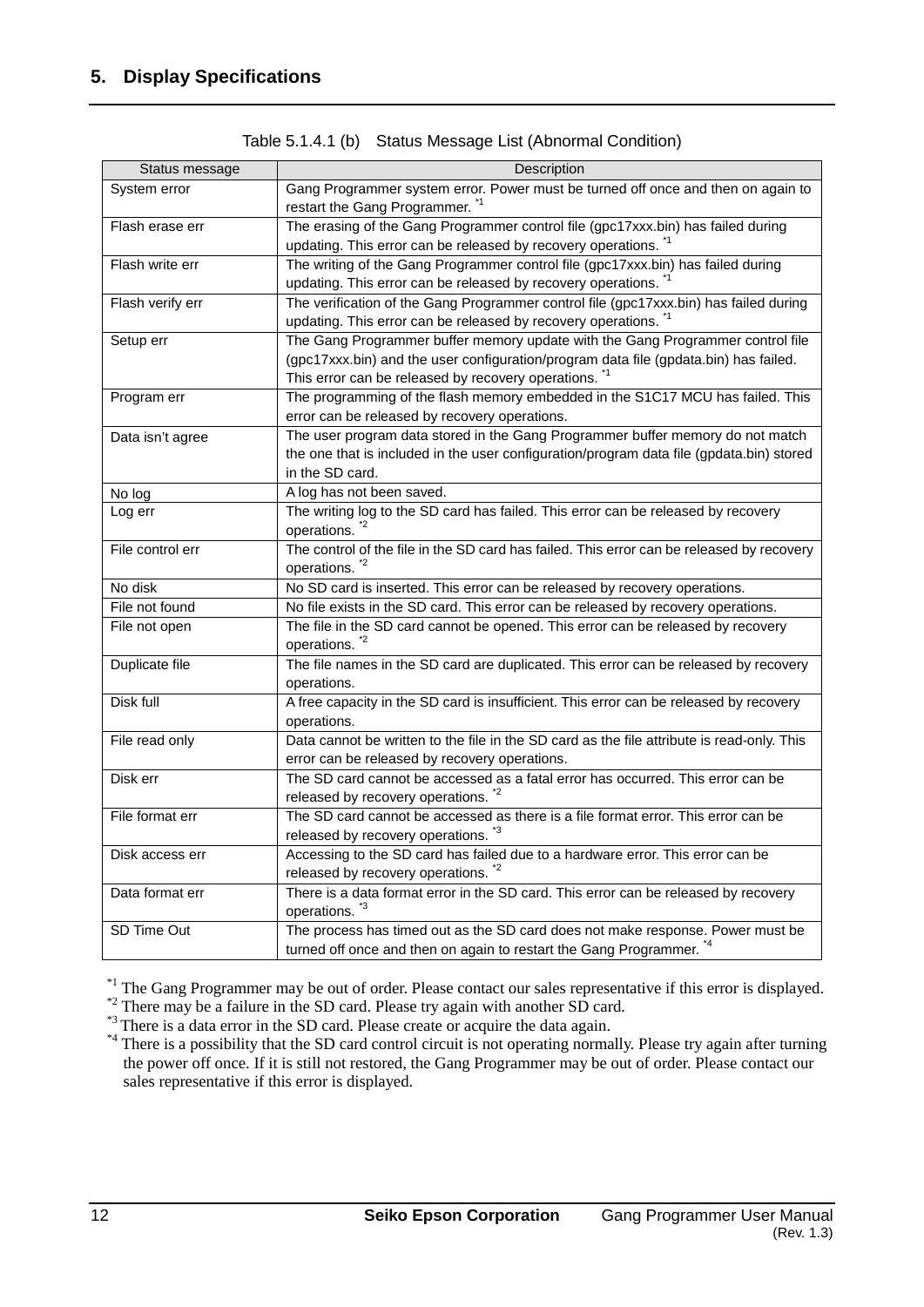## **5.2 LED**

The LEDs located on the top panel indicate various statuses of each target as shown below.

| Mode    | <b>EXF</b>               | <b>PASS</b>       | <b>FAIL</b>          | Description                                           |
|---------|--------------------------|-------------------|----------------------|-------------------------------------------------------|
| Setup   | $\star$ blinks in yellow | $\bullet$ Not lit | $\bullet$ Not lit    | The SETUP processing is being executed.               |
| Program | blinks in yellow         | $\bullet$ Not lit | $\bullet$ Not lit    | The PROGRAM processing is being executed.             |
|         | blinks in yellow         | • Lit in green    | $\bullet$ Not lit    | The programming of the target channel of which the    |
|         |                          |                   |                      | PASS LED is lit has succeeded. The other channels     |
|         |                          |                   |                      | are being executed.                                   |
|         | $\star$ blinks in yellow | $\bullet$ Not lit | $\bullet$ Lit in red | The programming of the target channel of which the    |
|         |                          |                   |                      | FAIL LED is lit has failed. The other channels are    |
|         |                          |                   |                      | being executed.                                       |
|         | $\bullet$ Not lit        | • Lit in green    | $\bullet$ Not lit    | The programming of the target channel of which the    |
|         |                          |                   |                      | PASS LED is lit has succeeded. Execution of all       |
|         |                          |                   |                      | channels has completed.                               |
|         | $\bullet$ Not lit        | $\bullet$ Not lit | $\bullet$ Lit in red | The programming of the target channel of which the    |
|         |                          |                   |                      | FAIL LED is lit has failed. Execution of all channels |
|         |                          |                   |                      | has completed.                                        |

Table 5.2.1 LED Status List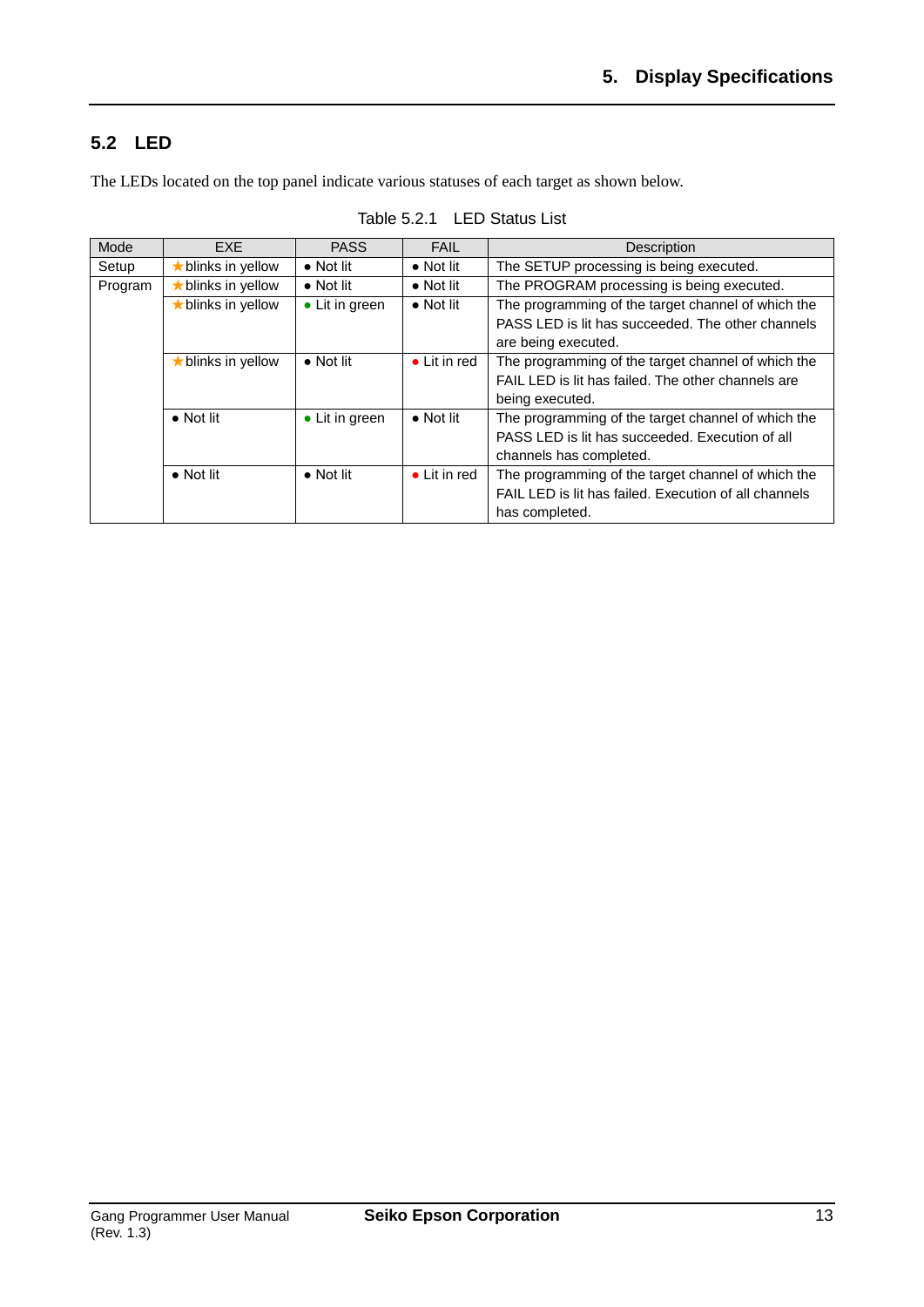# **6. Preparation of User Program Data**

Before programming the flash memory embedded in the S1C17 MCU with the program data developed by the user, the user configuration/program data file (gpdata.bin) must be created as in the flowchart shown below. This file is the user program data with the programming condition desired by the user appended. Write both the user configuration/program data file (gpdata.bin) and the Gang Programmer control file (gpc17xxx.bin) to an SD card to program the target system.



Figure 6.1 User Configuration/Program Data File (gpdata.bin) Creation Flow

\*1 gpc17xxx.bin: This file is provided for each model. "xxx" in the file name represents a model name.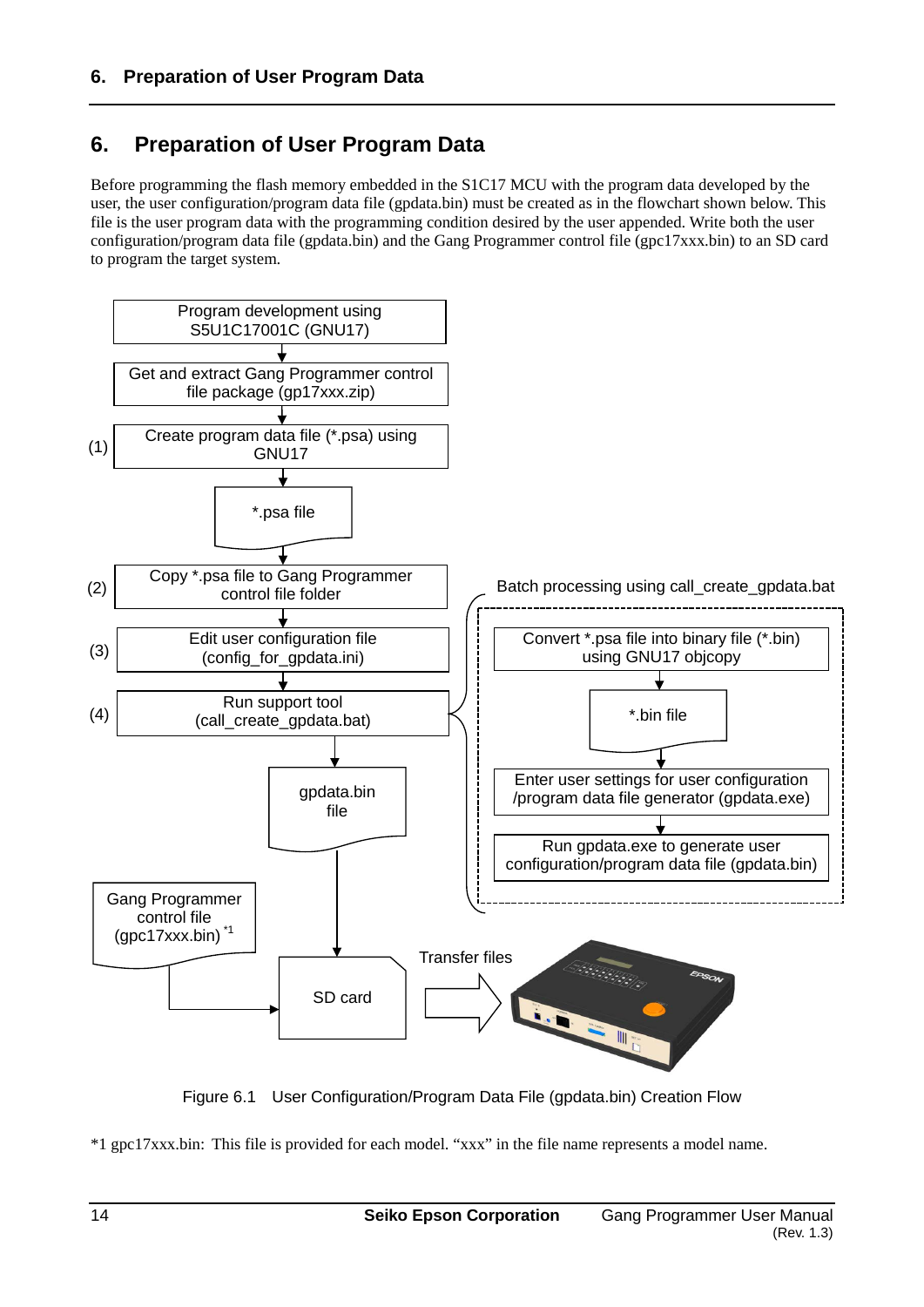## **6.1 Getting and Extracting Gang Programmer Control File Package (gp17xxx.zip)**

A Gang Programmer control file package (gp17xxx.zip) is provided for each model. "xxx" in the file name represents a model name. For example, if the target model is S1C17656, "xxx" is "656." This file can be downloaded from the EPSON microcontroller user's site. Or please contact our sales representative. The downloaded Gang Programmer control file package (gp17xxx.zip) should be extracted.

## **6.2 Creating User Configuration/Program Data File (gpdata.bin)**

Use the user configuration/program data file generator (gpdata.exe) to create a user configuration/program data file (gpdata.bin). The user configuration/program data file package (gp17xxx.zip) provides config\_for\_gpdata.ini and call\_create\_gpdata.bat for easy user configuration without the user having to directly operate gpdata.exe. Follow the procedure shown below to create the user configuration/program data file (gpdata.bin).

#### **(1) Creating a program data file (\*.psa)**

Use S5U1C17001C (GNU17) to create the user program data (\*.psa file). For how to create program data, refer to the S5U1C17001C manual.

#### **(2) Copying the program data file (\*.psa)**

Copy the \*.psa file to the gp folder created when the Gang Programmer control file package (gp17xxx.zip) was extracted.

#### **(3) Editing the user configuration file (config\_for\_gpdata.ini)**

Open config\_for\_gpdata.ini included in the package with a text editor and enter the user-specific configuration information by following the comments described in the file.

Example of user configuration:

Enter the configuration information at the location indicated as "User input" below. "user\_program.psa" is entered as the PSA file name in this example.

| # Speify PSA file name                    |            | Comment to show a configuration item |
|-------------------------------------------|------------|--------------------------------------|
|                                           |            |                                      |
| <b>PSA FILE NAME</b> = $user program.psa$ |            |                                      |
| dentifier ،                               | User input |                                      |

For details of user configuration, refer to "6.3 User Configuration."

#### **(4) Running the support tool (call\_create\_gpdata.bat)**

Double-click on call create gpdata.bat included in the package to launch it. Check that the all the user configuration information is displayed correctly. The gpdata.bin file is generated in the same folder as call create gpdata.bat.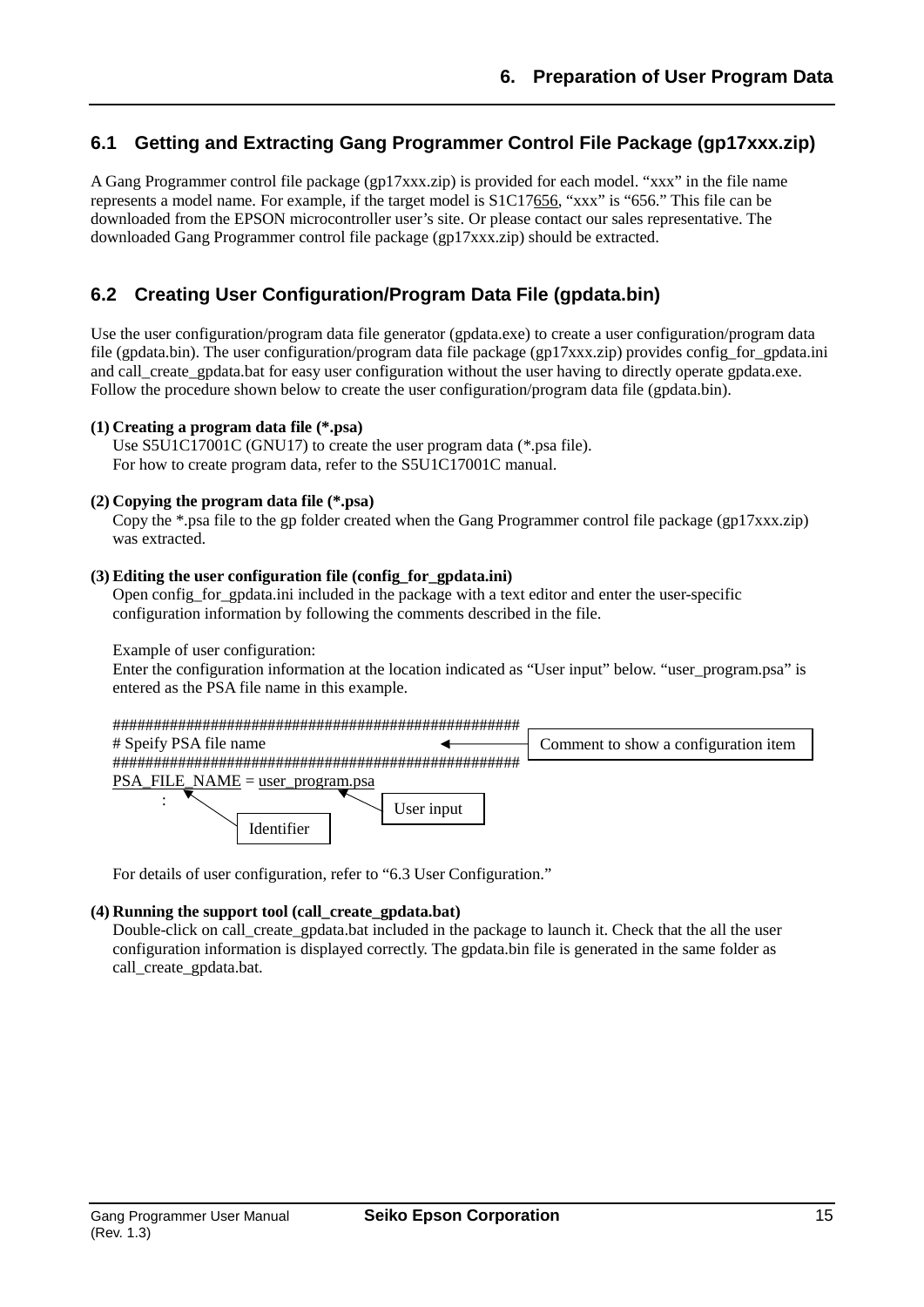## **6.3 User Configuration**

The user can set the desired flash programming conditions to the Gang Programmer as the user configuration information. The table below lists the user configuration items, their meanings, and the allowable ranges. The configuration items without (mandatory) description are not necessary to configure.

| Identifier                                  | Description                                                                                                                                                                                                                                                                                                                                                                                                                                               | Allowable range                                                            |
|---------------------------------------------|-----------------------------------------------------------------------------------------------------------------------------------------------------------------------------------------------------------------------------------------------------------------------------------------------------------------------------------------------------------------------------------------------------------------------------------------------------------|----------------------------------------------------------------------------|
| PSA_FILE_NAME                               | Specifies the *.psa user program data file name.                                                                                                                                                                                                                                                                                                                                                                                                          | None in particular                                                         |
| VERIFICATION_METHOD<br>$(-v)$ <sup>*1</sup> | Verification method selection<br>Selects a method to verify the S1C17 MCU flash<br>memory data after being programmed with the Gang<br>Programmer buffer memory data from the alternatives<br>shown below.                                                                                                                                                                                                                                                | 0: Checksum<br>verification (default)<br>1: All data verification          |
|                                             | Checksum verification:<br>This method compares the checksum values between<br>the buffer memory and the target flash memory.                                                                                                                                                                                                                                                                                                                              |                                                                            |
|                                             | All data verification:<br>This method compares all data between the buffer<br>memory and the target flash memory.                                                                                                                                                                                                                                                                                                                                         |                                                                            |
| INTERFACE_VOLTAGE<br>$(-d)^{-1}$            | Target interface voltage level selection (mandatory)<br>Selects the interface voltage level between the Gang<br>Programmer and the S1C17 MCU. Select one from an<br>external power voltage to be applied to the<br>TARGET_VCC_IN pin in the target interface connector<br>and 1.8 V or 3.3 V generated by the Gang Programmer<br>itself. Note that different voltages cannot be selected for<br>each channel.                                             | 0: External voltage<br>(default)<br>1: 1.8 V<br>2: 3.3 V                   |
| <b>BUZZER</b><br>$(-b)^{1}$                 | Selection of buzzer sound on/off at the end of program<br>mode<br>Selects whether the buzzer sound is generated once or<br>not when the execution in program mode has<br>completed.                                                                                                                                                                                                                                                                       | 0: Off (default)<br>1: $On$                                                |
| <b>MODEL</b><br>$(-t)$ <sup>*1</sup>        | Model name setting (mandatory)<br>The Gang Programmer recognizes the model name<br>specified with this identifier as a part of the Gang<br>Programmer control file name (gpc17xxx.bin).<br>For example, if "17656" is specified with this option, the<br>Gang Programmer control file name will be recognized<br>as below by replacing "xxxxx" with "17656."<br>$g$ pcxxxxx.bin $\rightarrow$ gpc17656.bin<br>(Refer to "6.4 File Copy (PC to SD Card).") | Maximum 10<br>alphanumeric characters                                      |
| USER_PROGRAM_ADDRESS<br>$(-a)^{1}$          | User program arrangement address (mandatory)<br>Specifies the user program arrangement address. The<br>Gang Programmer handles the user program data as<br>binary data, therefore, address information set in the<br>Motorola S (psa) format file is all removed. Be sure to<br>specify the user program start address of each model.                                                                                                                     | 4-byte hexadecimal<br>number<br>0x0000 0000 to 0xffff ffff<br>Default: 0x0 |

| Table 6.3.1<br>User Configuration Item List |  |
|---------------------------------------------|--|
|---------------------------------------------|--|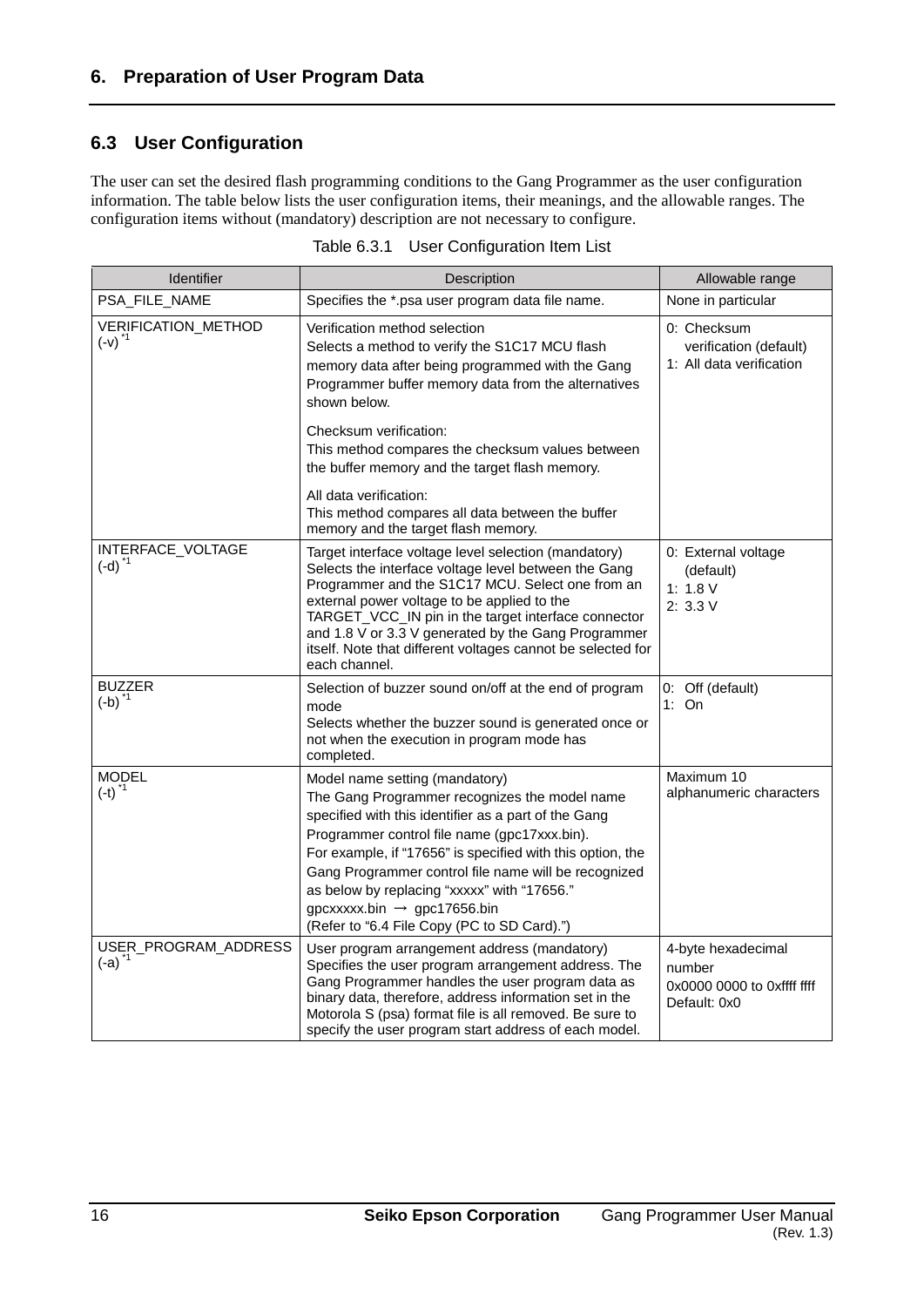| <b>Identifier</b>                                              | Description                                                                                                                                                                                                                                                                                                                                                                                                                                                                                                                                                                                                                                                                                                                                                                                                                                                                        | Allowable range                                                                                    |
|----------------------------------------------------------------|------------------------------------------------------------------------------------------------------------------------------------------------------------------------------------------------------------------------------------------------------------------------------------------------------------------------------------------------------------------------------------------------------------------------------------------------------------------------------------------------------------------------------------------------------------------------------------------------------------------------------------------------------------------------------------------------------------------------------------------------------------------------------------------------------------------------------------------------------------------------------------|----------------------------------------------------------------------------------------------------|
| INITIAL_SERIAL_NUMBER<br>$(-i)^{1}$                            | Initial serial number setting<br>To assign a serial number to the S1C17 MCU on each<br>target system, the initial value should be specified<br>using this identifier. Do not specify this configuration<br>information if serial numbering is not necessary. The<br>serial number is assigned from channel 1 and<br>sequentially incremented by the channel. It is<br>programmed to each S1C17 MCU flash memory. If a<br>programming error has occurred, the serial number<br>that would be assigned shall be retired.<br>Be sure to specify "SERIAL_NUMBER_START_<br>ADDRESS" when "INITIAL_SERIAL_NUMBER" is<br>specified. If "INITIAL_SERIAL_NUMBER" is specified<br>without specifying "SERIAL_NUMBER_START_<br>ADDRESS," "SERIAL_NUMBER_START_ADDRESS"<br>is set to the default value. To restore the serial number<br>to the initial value, execute a SETUP operation again. | 4-byte hexadecimal<br>number<br>0x0000 0000 to 0xffff ffff<br>Default: 0x0<br>NO: No serial number |
| SERIAL_NUMBER_START_<br><b>ADDRESS</b><br>$(-s)$ <sup>*1</sup> | Serial number programming area start address setting<br>The serial number occupies a user program area of four<br>bytes. The serial number programming area start<br>address must be specified in an unused user program<br>area. Be sure to specify "INITIAL_SERIAL_NUMBER"<br>when "SERIAL_NUMBER_START_ADDRESS" is<br>specified. If "SERIAL_NUMBER_START_ADDRESS" is<br>specified without specifying the<br>"INITIAL_SERIAL_NUMBER," "INITIAL_SERIAL_<br>NUMBER" is set to the default value.                                                                                                                                                                                                                                                                                                                                                                                   | 4-byte hexadecimal<br>number<br>0x0000 0000 to 0xffff ffff<br>Default: 0x0<br>NO: No serial number |
| SECURITY_PASSWORD<br>$(-p)^{1}$                                | Flash memory security password<br>Specifies the password for the S1C17 MCU flash<br>memory security function. The Gang Programmer<br>temporarily disables the flash memory protection during<br>programming and enables the password protection<br>again after the programming has completed.                                                                                                                                                                                                                                                                                                                                                                                                                                                                                                                                                                                      | Maximum 12<br>alphanumeric<br>characters<br>NO: No password                                        |
| CHECK_USER_PROGRAM_<br><b>CHECKSUM</b><br>$(-c)$ <sup>*1</sup> | User program data checksum display<br>Specifying this identifier displays the checksum of the<br>user program data included in the gpdata.bin file that<br>has already been generated. When displaying the<br>checksum, do not specify any other identifiers.<br>Otherwise, an unintended checksum will be displayed.                                                                                                                                                                                                                                                                                                                                                                                                                                                                                                                                                              | YES: Displayed<br>NO: Not displayed                                                                |

\*1 The symbols given in parenthesis should be used to directly specify the configuration information in the command line of the user configuration/program data file generator (gpdata.exe). For more information, refer to "Appendix B Method for Operating gpdata.exe."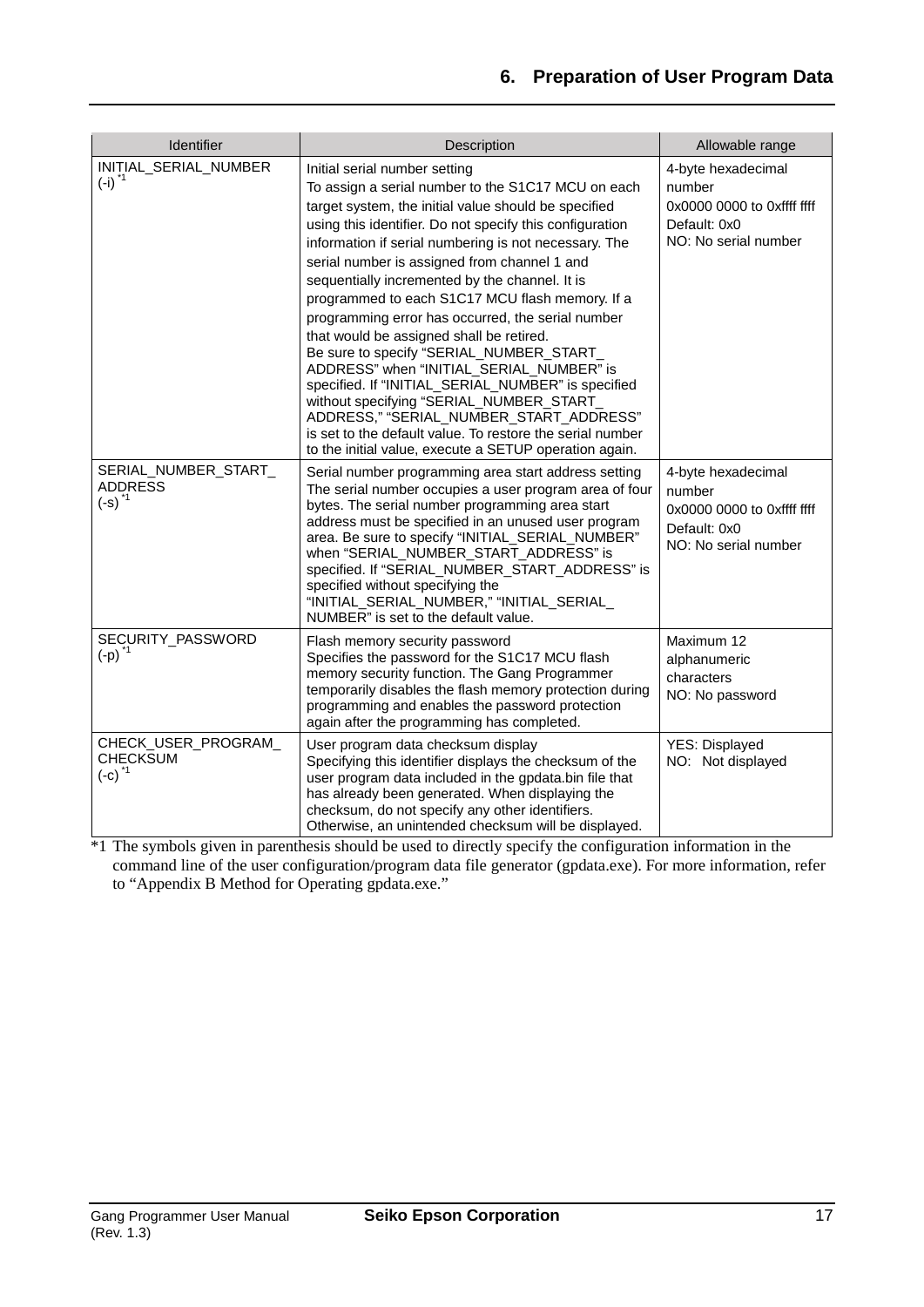## **6.4 File Copy (PC to SD Card)**

Copy the two files shown below for controlling the Gang Programmer from the PC to an SD card. Do not rename these files.

(User file)

• User configuration program data file: gpdata.bin

(Regular file)

- Gang Programmer control file: gpc17xxx.bin \*1
- \*1 This file is provided for each model and "xxx" in the file name is a model name. For example, "xxx" is "656" if the target MCU is S1C17656.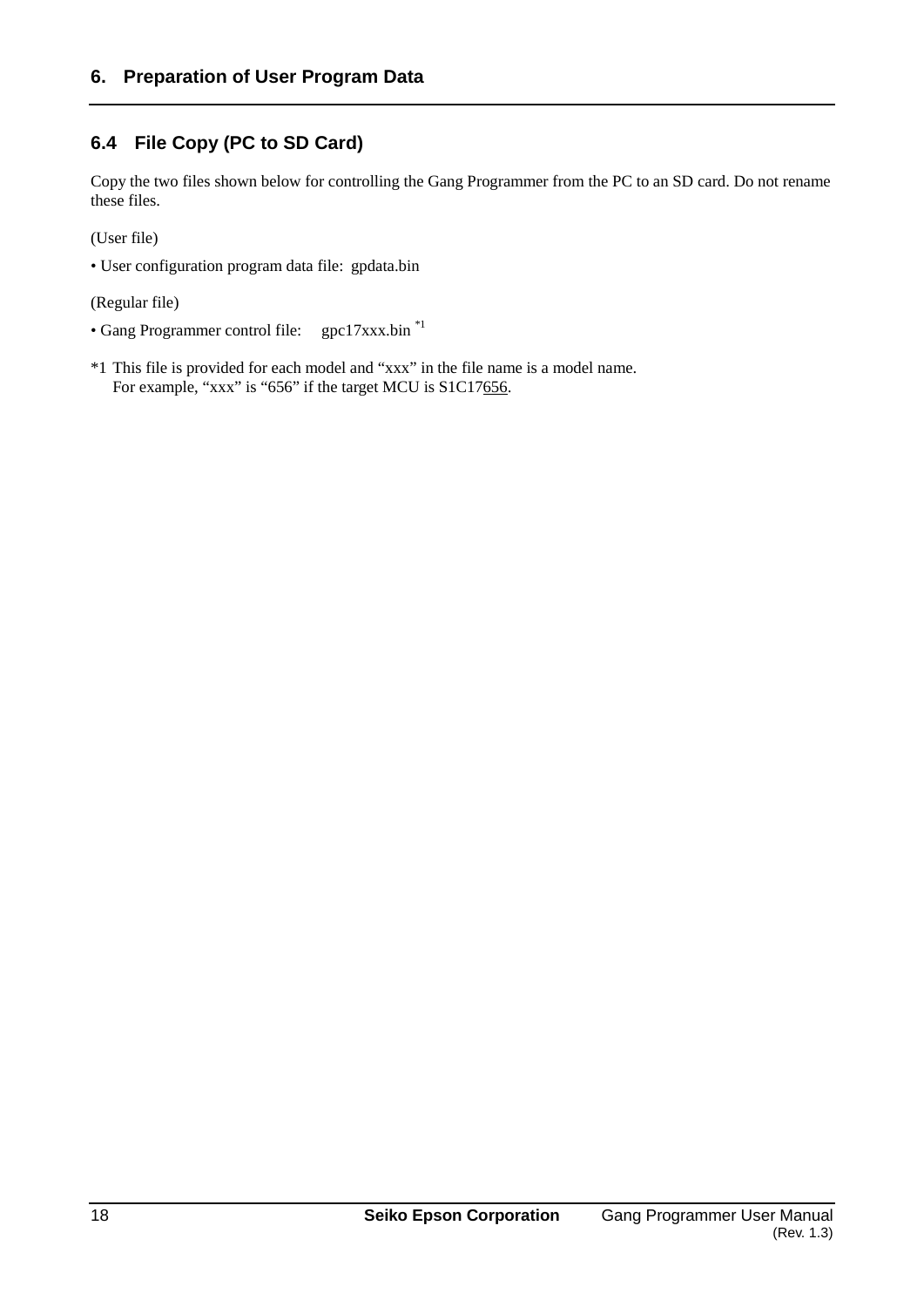# **7. Operations**

## **7.1 Data Setup**

Turn the power switch of the Gang Programmer to the ON side. Insert the SD card prepared as described in Chapter 6 into the slot on the front panel after making sure that "Ready" is displayed on the LCD panel. Pressing the SETUP button on the front panel starts data transfer from the SD card to the Gang Programmer buffer memory. When the START button is held down three or more seconds while data is being transferred, the Gang Programmer terminates the setup processing and displays "Suspended." Once the data is set up, it will not disappear even if the Gang Programmer is turned off.

| Operation/status                   | <b>LED</b>                                                                 | <b>LCD</b>                                                                                                                                                   | Photograph                      | <b>Note</b>                                                                                                                                       |
|------------------------------------|----------------------------------------------------------------------------|--------------------------------------------------------------------------------------------------------------------------------------------------------------|---------------------------------|---------------------------------------------------------------------------------------------------------------------------------------------------|
| An SD card is<br>inserted.         | 12345678<br><b>PASS</b><br><b>FAIL</b><br><b>EXE</b>                       | R<br>ffff<br>Ready<br>(Display example<br>immediately after<br>power-on)                                                                                     | 日期期間                            | Must be Ready<br>mode.                                                                                                                            |
| The SETUP<br>button is<br>pressed. | 12345678<br><b>PASS</b><br><b>FAIL</b><br>$\star$ (blinking)<br><b>EXE</b> | 5<br>ffff<br>Setting data                                                                                                                                    | <i><b>ETTTTTT</b></i> IO<br>$-$ | When the START<br>button is held down<br>three or more<br>seconds after<br>pressing the<br>SETUP button, the<br>setup processing is<br>suspended. |
| The setup has<br>completed.        | 12345678<br><b>PASS</b><br><b>FAIL</b><br><b>EXE</b>                       | In the case of<br>FW Ver. 1.xx <sup>*1</sup><br>ffff<br>R<br>Setur OK<br>In the case of<br>FW Ver. 2.00 or later <sup>*1</sup><br>ffff<br>R<br>Data Setur OK |                                 |                                                                                                                                                   |

| Table 7.1.1 Setup State Transition Table |  |
|------------------------------------------|--|
|                                          |  |

 $*1$  FW = Firmware

If an error has occurred, refer to "Table 5.1.4.1 (b) Status Message List (Abnormal Condition)" for the description of the error.

## **!! NOTE !!**

- Always make sure that the Gang Programmer is off or in Ready mode ("R" is displayed on the upper left of the LCD panel) before inserting/removing an SD card. Be sure to do this, otherwise, data, or the SD card itself in the worst case, may be destroyed.
- The Gang Programmer control file (gpc17xxx.bin) contains the Gang Programmer firmware as well as the control data depending on the target model. If the version of the firmware held in the Gang Programmer is older than one that is included in the Gang Programmer control file (gpc17xxx.bin) recorded in the SD card, the Gang Programmer firmware is updated during the data setup performed immediately after the Gang Programmer is powered on. For the status display while the firmware is being updated, see the table below.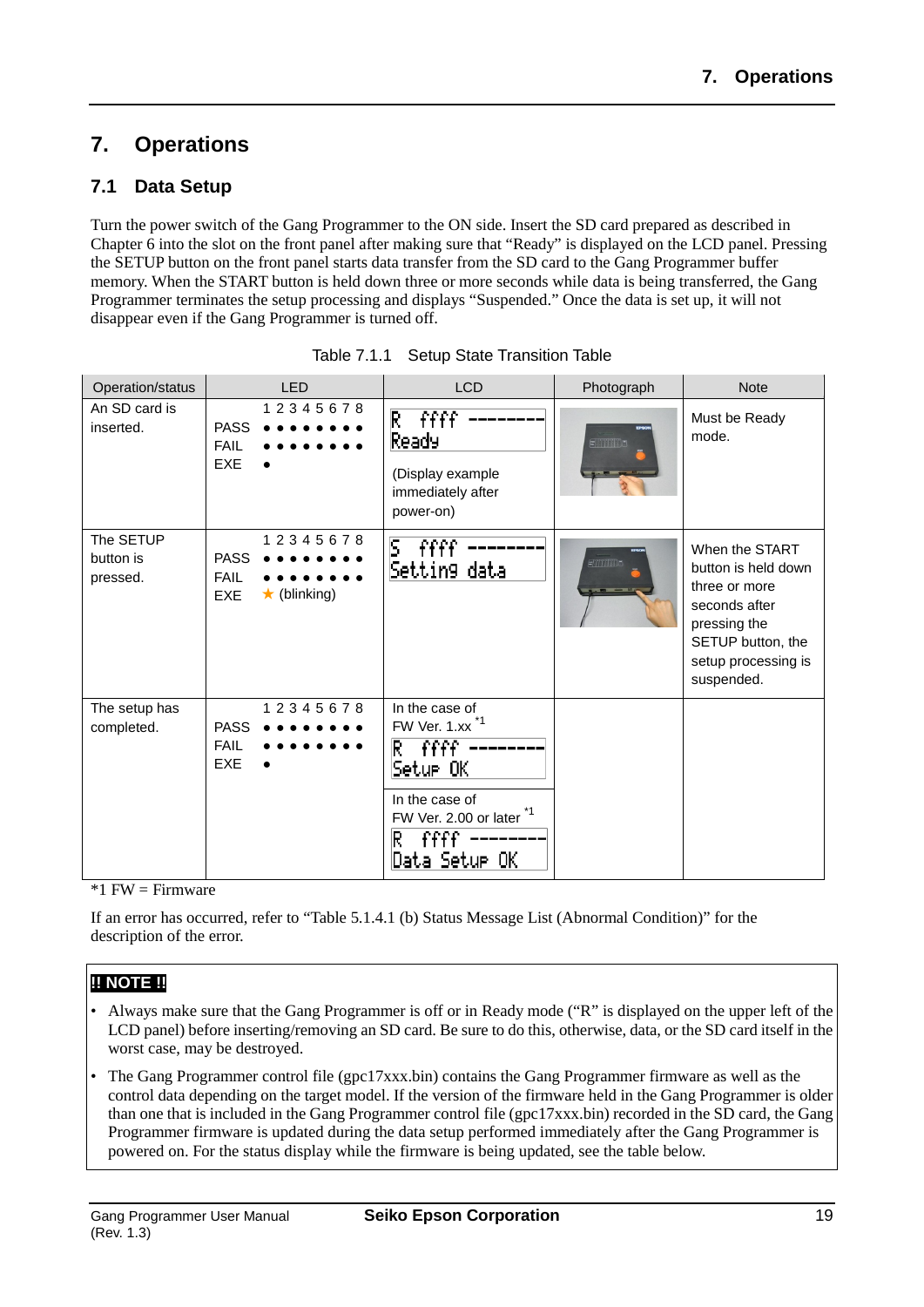| Operation/status                   | <b>LED</b>                                                                 | <b>LCD</b>                                                                                                                                                              | Photograph       | <b>Note</b>                                                                   |
|------------------------------------|----------------------------------------------------------------------------|-------------------------------------------------------------------------------------------------------------------------------------------------------------------------|------------------|-------------------------------------------------------------------------------|
| An SD card is<br>inserted.         | 12345678<br><b>PASS</b><br><b>FAIL</b><br><b>EXE</b>                       | R.<br>ffff<br>Ready<br>(Display example<br>immediately after<br>power-on)                                                                                               | <b>ETTTTT</b> ID | This operation must<br>be performed<br>immediately after<br>turning power on. |
| The SETUP<br>button is<br>pressed. | 12345678<br><b>PASS</b><br><b>FAIL</b><br>$\star$ (blinking)<br><b>EXE</b> | In the case of<br>FW Ver. 1.xx <sup>*1</sup><br>ffff<br>s<br>Settin9 data<br>In the case of<br>$*1$<br>FW Ver. 2.00 or later<br>ffff<br>S.<br>Uedatin9 GP               | <i>ENTI</i> TIPE |                                                                               |
| The setup has<br>completed.        | 12345678<br><b>PASS</b><br><b>FAIL</b><br><b>EXE</b>                       | In the case of<br>FW Ver. 1.xx<br>ffff<br>R<br> Setur OK<br>In the case of<br>$*1$<br>FW Ver. 2.00 or later<br>$\widehat{\mathsf{ffff}}$<br>R<br>GP, data Setur i<br>OΚ |                  |                                                                               |

Table 7.1.2 Gang Programmer Firmware Update State Transition Table

 $*1$  FW = Firmware

If an error has occurred, refer to "Table 5.1.4.1 (b) Status Message List (Abnormal Condition)" for the description of the error.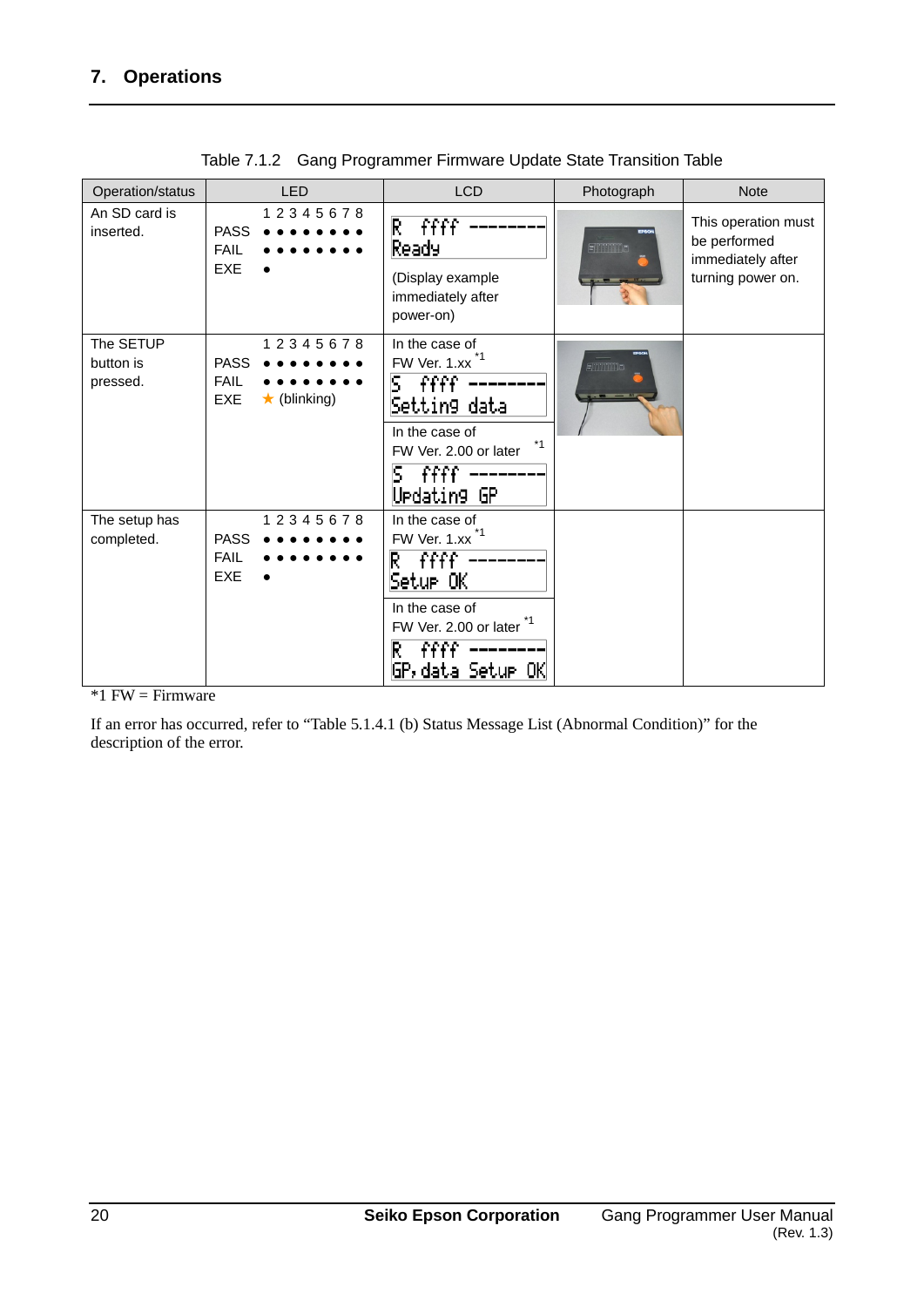• Gang Programmer buffer memory

The Gang Programmer includes a buffer memory and the SD card contents are transferred to it by pressing the SETUP button. The target system is programmed with the data in the buffer memory, not directly with the SD card data.



Figure 7.1.1 Data Transfer Schematic Diagram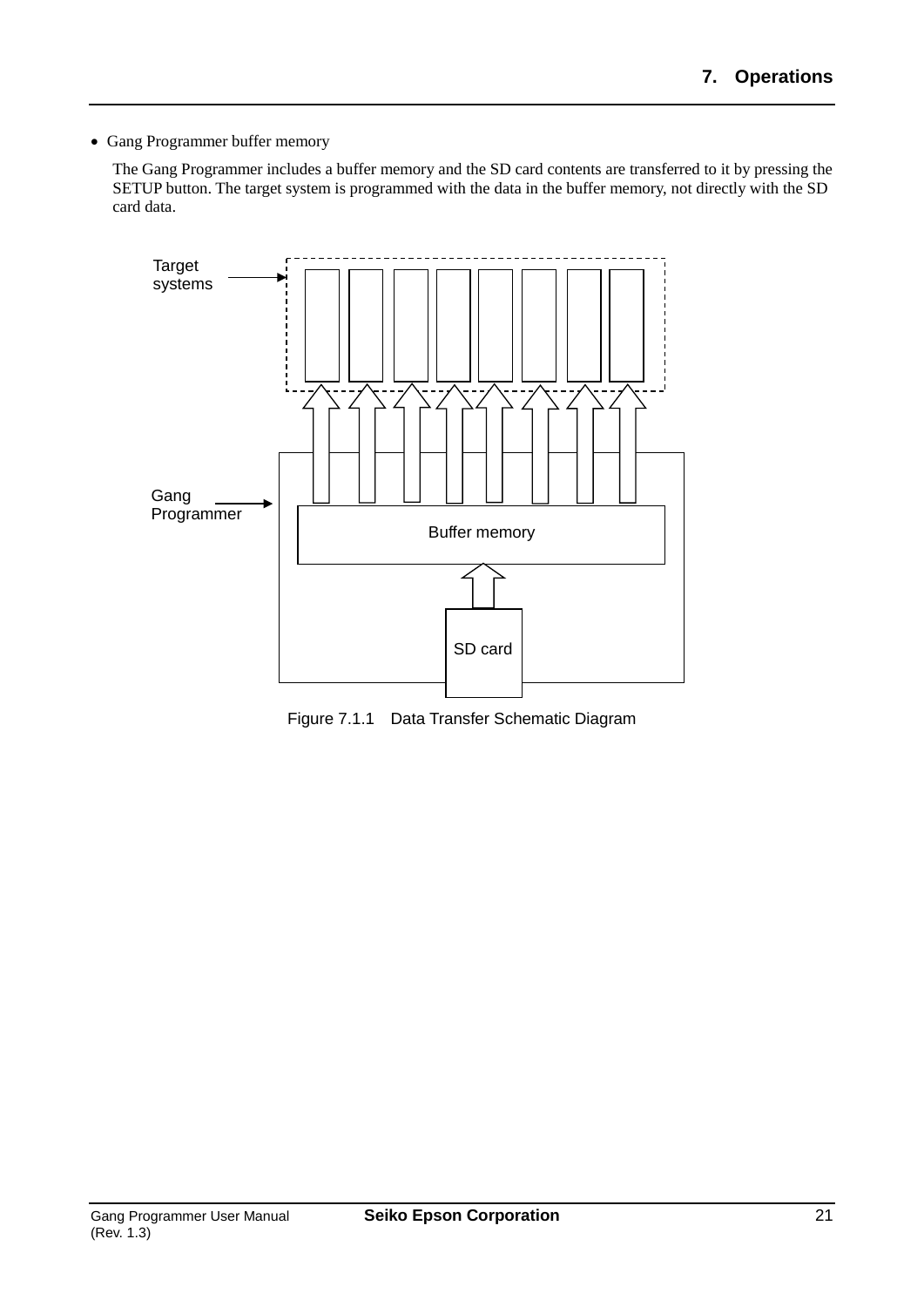## **7.2 Target Flash Memory Data Programming**

Pressing the START button on the top panel starts programming of the flash memory embedded in the S1C17 MCU with the data written to the Gang Programmer buffer memory. It is not necessary to insert an SD card. Make sure that the target systems are connected correctly before pressing the START button. When the programming has all completed, the buzzer sounds to provide notification it has completed. However, the buzzer does not sound if the buzzer condition in the user configuration program file is set to buzzer off.

| Operation/status                                                                                                                    |                                                            | LED                                                         | <b>LCD</b>                                                                 | Photograph                                                                | <b>Note</b>                                                                                                                       |
|-------------------------------------------------------------------------------------------------------------------------------------|------------------------------------------------------------|-------------------------------------------------------------|----------------------------------------------------------------------------|---------------------------------------------------------------------------|-----------------------------------------------------------------------------------------------------------------------------------|
| The setup or the last<br>programming has<br>completed.                                                                              | <b>PASS</b><br><b>FAIL</b><br><b>EXE</b>                   | 12345678                                                    | ffff<br>R<br>Setur OK<br>(Display example when the<br>setup has completed) |                                                                           | The setup operation<br>must be finished.                                                                                          |
| The target systems<br>are connected.                                                                                                | <b>PASS</b><br><b>FAIL</b><br><b>EXE</b>                   | 12345678                                                    | ffff<br>R<br>Setur OK                                                      | $=$ $\frac{1}{2}$ $\frac{1}{2}$ $\frac{1}{2}$ $\frac{1}{2}$ $\frac{1}{2}$ |                                                                                                                                   |
| The START button is<br>pressed.                                                                                                     | In the case of<br><b>PASS</b><br><b>FAIL</b><br><b>EXE</b> | FW Ver. 1.xx <sup>1</sup><br>12345678<br>$\star$ (blinking) | efff<br>P<br>Programming                                                   | <b>HITTING</b>                                                            |                                                                                                                                   |
|                                                                                                                                     | In the case of<br><b>PASS</b><br><b>FAIL</b><br><b>EXE</b> | FW Ver. 2.00 or later *1<br>12345678                        | P<br>ffff<br>Connecting                                                    |                                                                           | When TARGET RST<br>OUT is not connected<br>to the target system,<br>hold down the START<br>button and reset the<br>target system. |
| Connection to the<br>S1C17 MCU is<br>established and the<br>programming is being<br>executed.<br>(When programming<br>all channels) | <b>PASS</b><br><b>FAIL</b><br><b>EXE</b>                   | 12345678<br>$\star$ (blinking)                              | ffff vuuvuuvu<br>P<br>Programming                                          |                                                                           | The programming time<br>depends on the flash<br>memory capacity of the<br>target system.                                          |
| The programming<br>has completed.<br>(When all channels<br>have successfully<br>completed)                                          | <b>PASS</b><br><b>FAIL</b><br><b>EXE</b>                   | 12345678                                                    | ffff ooooooooo<br>R.<br>Program OK                                         |                                                                           |                                                                                                                                   |
| The programming<br>has completed.<br>(When all channels<br>have failed)                                                             | <b>PASS</b><br><b>FAIL</b><br><b>EXE</b>                   | 1 2 3 4 5 6 7 8                                             | ffff iiiiiiii<br>R<br>Program err                                          |                                                                           | Each target channel<br>status display indicates<br>the error that has<br>occurred.                                                |
| The programming<br>has completed.<br>(When the channels,<br>except channel 5 that<br>has failed, have<br>successfully completed)    | <b>PASS</b><br><b>FAIL</b><br><b>EXE</b>                   | 12345678                                                    | R<br>ffff ooooioool<br>Program OK                                          |                                                                           | The LCD panel<br>displays "Program OK"<br>when at least one<br>channel has<br>succeeded.                                          |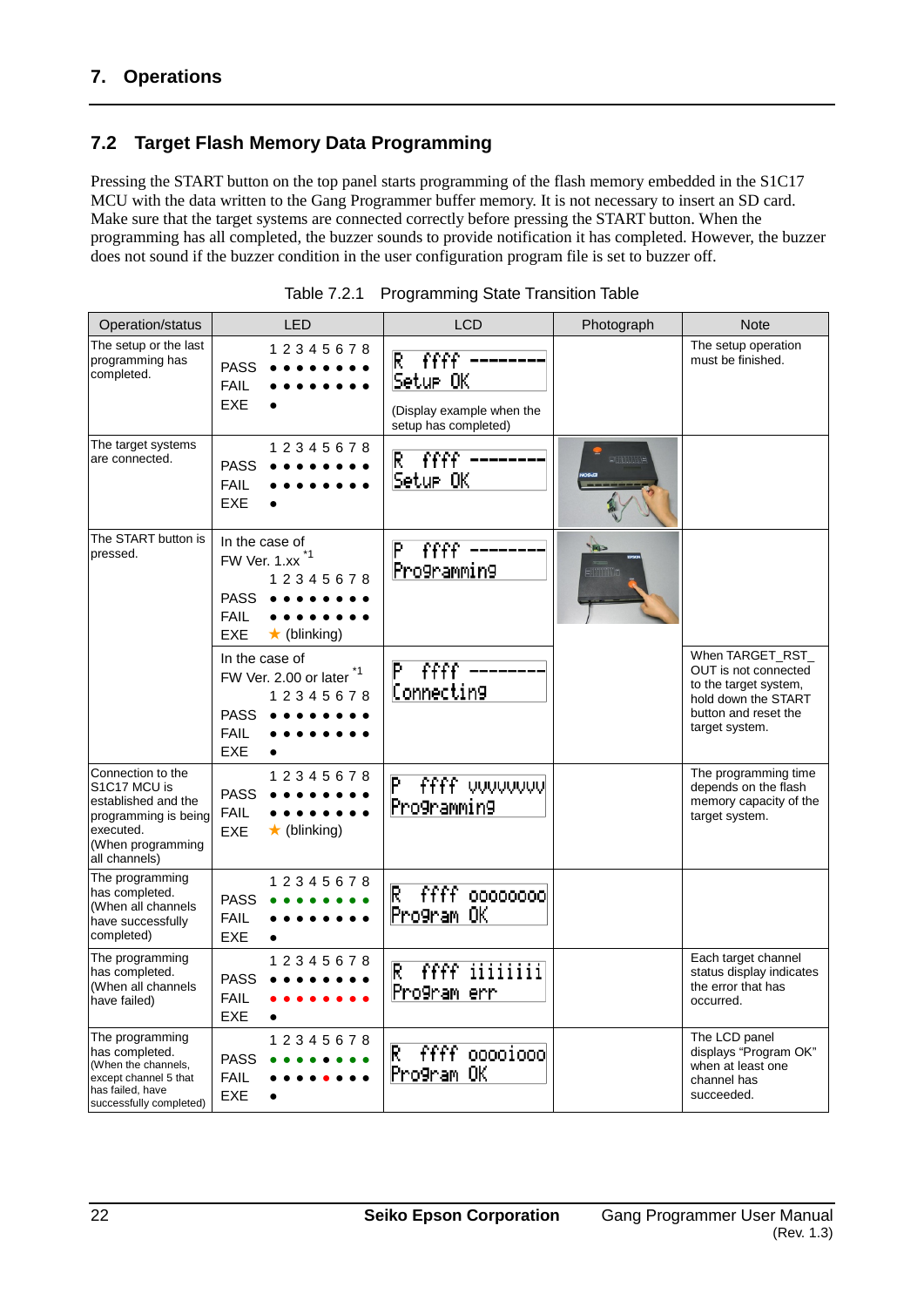| Operation/status                                                                                                                                         |                           | LED                                                                                                                                                                      |            | LCD                      | Photograph | <b>Note</b> |
|----------------------------------------------------------------------------------------------------------------------------------------------------------|---------------------------|--------------------------------------------------------------------------------------------------------------------------------------------------------------------------|------------|--------------------------|------------|-------------|
| The programming<br>has completed.<br>(When the channels,<br>except channel 5 in<br>connection failure<br>(disconnected), have<br>successfully completed) | <b>FAIL</b><br><b>EXE</b> | 1 2 3 4 5 6 7 8<br>PASS<br>$\begin{array}{cccccccccccccc} \bullet & \bullet & \bullet & \bullet & \bullet & \bullet & \bullet & \bullet & \bullet & \bullet \end{array}$ | Program OK | $\widehat{fff}$ 0000-000 |            |             |

 $*1$  FW = Firmware

If an error has occurred, refer to "Table 5.1.4.1 (b) Status Message List (Abnormal Condition)" for the description of the error.

## **!! NOTE !!**

- Always make sure that the Gang Programmer is off or in Ready mode ("R" is displayed on the upper left of the LCD panel) before connecting/disconnecting target systems. Be sure to do this, otherwise, the target system may be destroyed.
- The Gang Programmer programs the target S1C17 MCU flash memory with the data stored in its buffer memory. Be aware that the Gang Programmer does not use the data stored in the SD card even if it has been inserted. The Gang Programmer firmware Ver. 2.00 or later can display an error message if the Gang Programmer buffer memory data and SD card data do not match.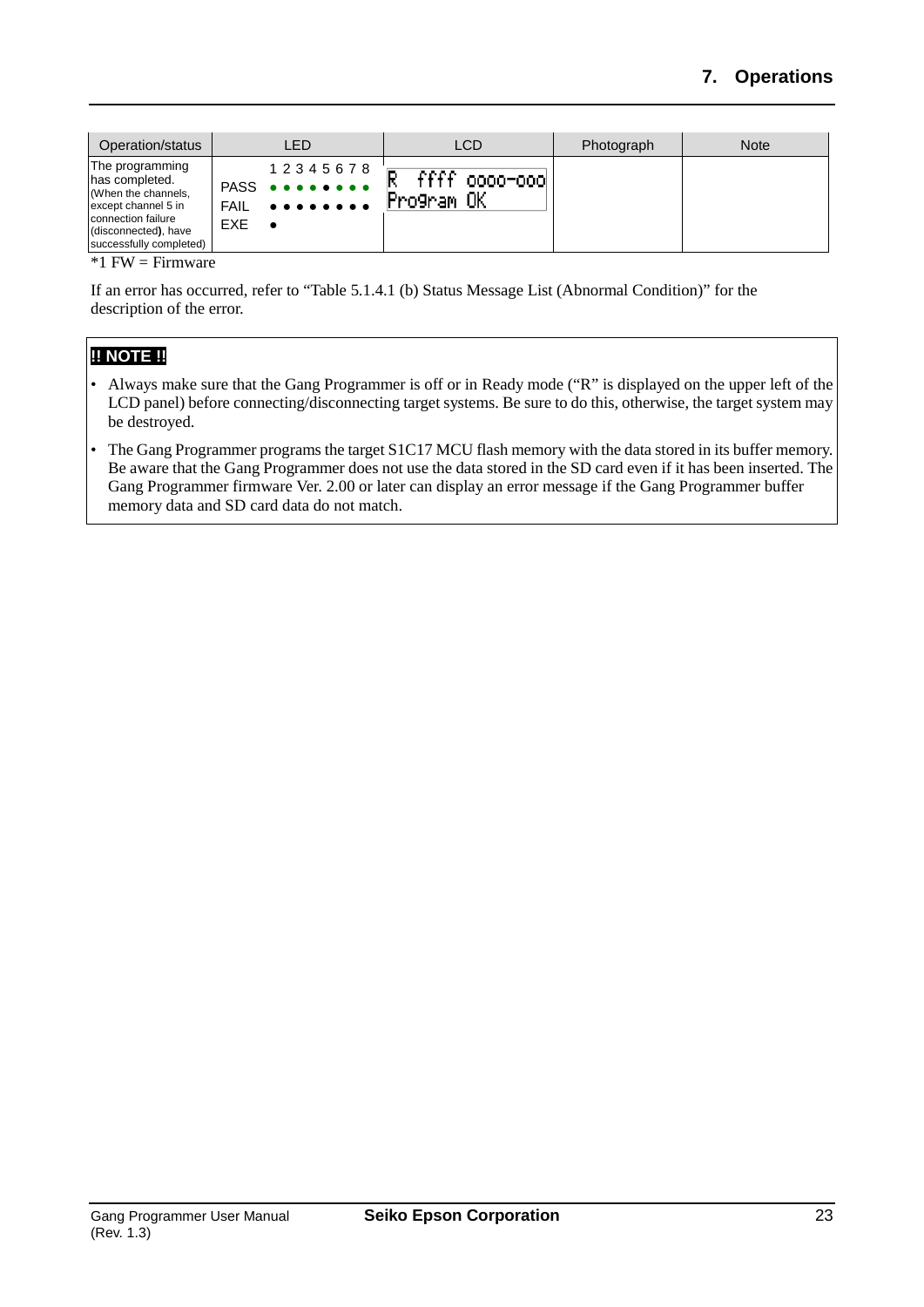#### • Serial numbering function

When an initial serial number and a serial number area start address are specified by the user configuration, the Gang Programmer allocates 4 bytes from the specified address for the serial number area and assigns a serial number in ascending order of the target channel number.

If an error occurs while the S1C17 MCU flash memory of a target channel is being programmed, the serial number assigned to the S1C17 MCU is handled as a missing number that will not be reassigned. This missing serial number can be read out from the log file (refer to "7.3 Log Outpuut").

For example, when the serial numbers are assigned from number 1 and an error occurs in the target corresponding to number 5, the serial number 5 is handled as a missing number.



Figure 7.2.1 Handling Serial Number when Programming Error Occurred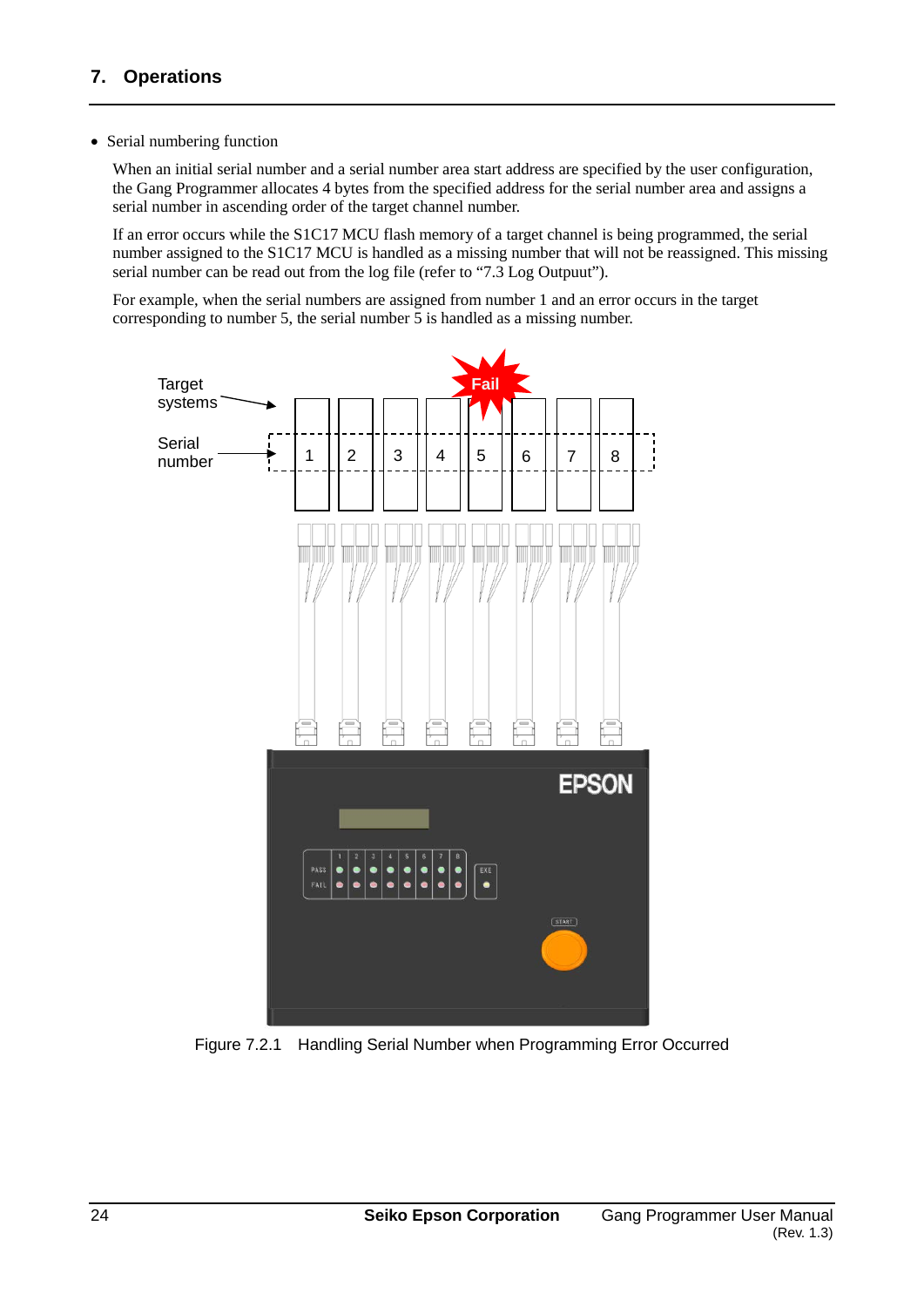## **7.3 Log Output**

Log information can be recorded in an SD card. Disconnect all target systems, insert an SD card, and then press the START button.

| Operation/status                                                            | <b>LED</b>                                                           | <b>LCD</b>                                                                                        | Photograph                                   | <b>Note</b> |
|-----------------------------------------------------------------------------|----------------------------------------------------------------------|---------------------------------------------------------------------------------------------------|----------------------------------------------|-------------|
| All target<br>systems are<br>disconnected<br>and an SD card<br>is inserted. | 12345678<br><b>PASS</b><br><b>FAIL</b><br>EXE.                       | R<br>ffff<br>00000000<br>Program OK<br>(Display example when<br>the programming has<br>completed) | EPSON<br><b>ETTTTTTD</b>                     |             |
| The START<br>button is pressed<br>to start log<br>output.                   | 12345678<br><b>PASS</b><br><b>FAIL</b><br>$\star$ (blinking)<br>EXE. | Þ<br>ffff<br>Lo99in9                                                                              | <b>ETITTE</b> IO<br><b>PERSONAL PROPERTY</b> |             |
| The log output<br>has completed.                                            | 12345678<br><b>PASS</b><br><b>FAIL</b><br><b>EXE</b>                 | R<br>ffff<br>o9 OK                                                                                |                                              |             |

Table 7.3.1 Log Output State Transition Table

If an error has occurred, refer to "Table 5.1.4.1 (b) Status Message List (Abnormal Condition)" for the description of the error.

## **!! NOTE !!**

The log file name is always set to "gplog.txt." Be aware that the file with the same name is overwritten if it exists in the SD card. The log data in the Gang Programmer is cleared by pressing the SETUP button. Up to 10,752 programing log data can be stored in the Gang Programmer. If log data exceeds 10,752, the existing data will be overwritten from the oldest data first.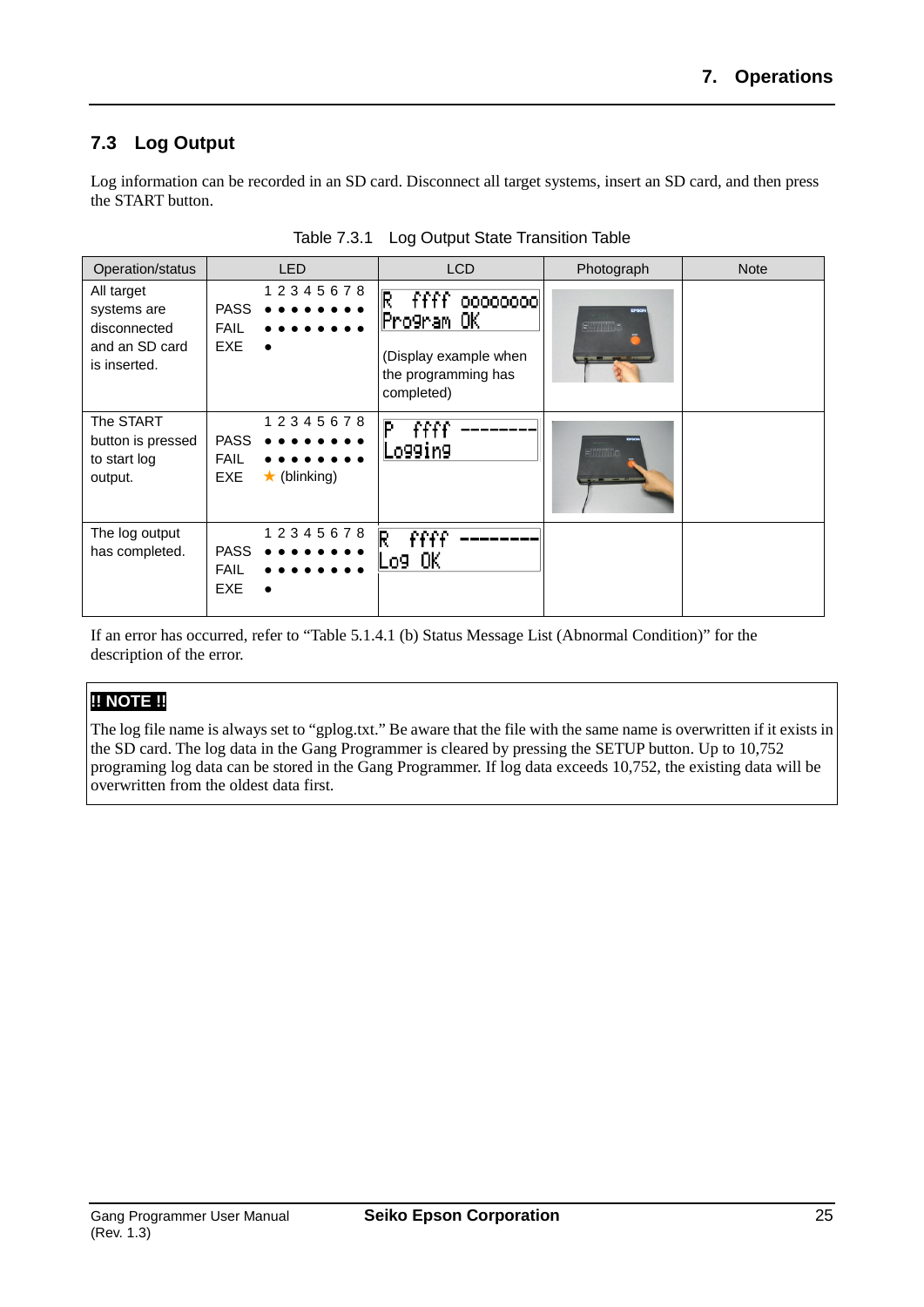#### • Specifications of log file

<File name> gplog.txt (fixed)

<Format>

The log data for eight channels are saved in ASCII format in every programming operation. The log data format for each channel is shown below.

| "Gang Programmer Serial No:" |                     |                     | Hardware serial number               |                             | CR.       |                  |            |                |
|------------------------------|---------------------|---------------------|--------------------------------------|-----------------------------|-----------|------------------|------------|----------------|
|                              |                     |                     |                                      |                             |           |                  | LF         |                |
| "Gang Programmer FW Ver:"    |                     |                     |                                      | Gang Programmer FW versioin |           |                  | *2         |                |
|                              |                     |                     |                                      |                             |           |                  | LF         |                |
| "Target MCU:"                |                     |                     | Target MCU model name                |                             | <b>CR</b> | *2               |            |                |
|                              |                     |                     |                                      |                             |           |                  | LF         |                |
| "FLS Ver:"                   |                     |                     | Gang Programmer control file version |                             | CR.       | *2               |            |                |
|                              |                     |                     |                                      |                             |           |                  | LF         |                |
| <b>CR</b>                    |                     |                     |                                      |                             |           |                  |            |                |
| LF                           |                     |                     |                                      |                             |           |                  |            |                |
| Channel                      | Reserved            | Result              | <b>TAB</b>                           | Reserved                    |           | Internal address | <b>TAB</b> | Serial number  |
| number                       |                     |                     |                                      | (39 chracters)              |           | (7 characters)   |            | (8 characters) |
| $(2 \text{ char.})$          | $(2 \text{ char.})$ | $(2 \text{ char.})$ |                                      |                             |           |                  |            |                |

- Hardware serial No: Gang Programmer serial number (lower 5 digits)
- Gang Programmer FW Ver: Gang Programmer firmware version
- Target MCU: Target MCU model name
- FLS Ver: Gang Programmer control file version (gpc17xxx.bin)<sup>\*2</sup>
- CRLF: Line feed code (0x0d, 0x0a)
- Channel: Channel number (01 to 08: channel 1 to channel 8)<br>• Reserved: System reserved
- System reserved
- Result: Programming result (00: OK, 2D: Not programmed, Other than 00: NG)
- TAB:  $\overline{V} = TAB$ :  $\overline{V} = TAB$
- Internal address: Gang Programmer buffer memory address \*1
- Serial number: Serial number defined by the user (hexadecimal value)

#### <Sample file>

The following shows an example of log file contents after programming has completed when channels 1, 3, and 5 only are connected.

Conditions: Channels 1 and 3 have been successfully terminated.

An error has occurred in channel 5.

Serial numbers 00000001 to 00000003 are assigned.

```
Gang Programmer Serial No:48001
Gang Programmer FW Ver:0200
Target MCU:17W15
FLS Ver:0100
010500 00000004900000010004AF000000000000000001000000 00000001
02002D 0000000000000000000000000000000000000001000020 00000000
030500 00000004900000020005AF000000000000000001000040 00000002
04002D 0000000000000000000000000000000000000001000060 00000000
050501 00000004900000030006AF000000000000000001000080 00000003
06002D 00000000000000000000000000000000000000010000A0 00000000
07002D 00000000000000000000000000000000000000010000C0 00000000
08002D 00000000000000000000000000000000000000010000E0 00000000
```
CR LF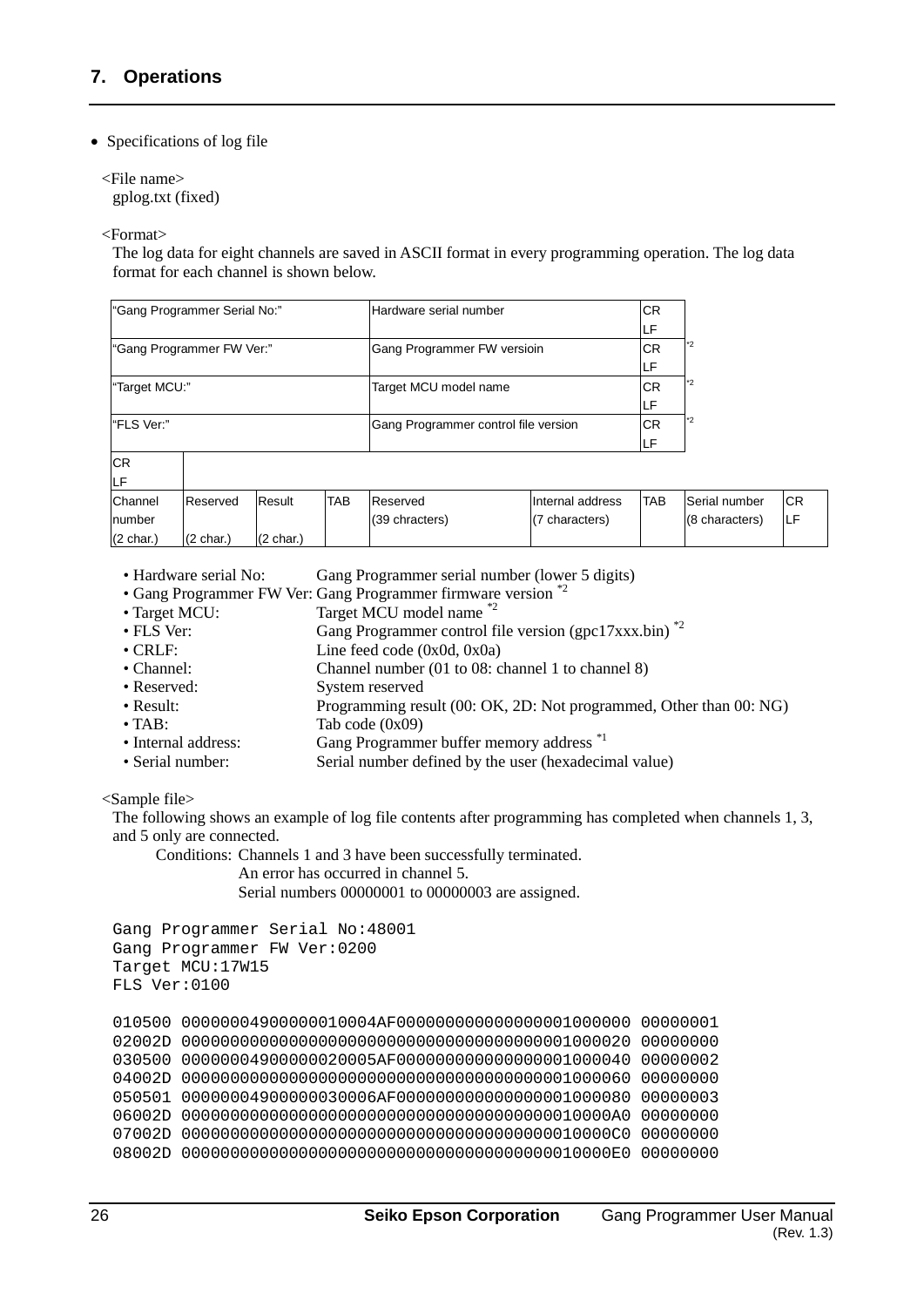- \*1 This field represents the Gang Programmer buffer memory address and it helps you to check whether the old log data has been overwritten due to full memory or not. The start address is "1000000" and the address is increased by 0x20 every time the log of a channel is acquired. The most significant digit circulates from "1" to "7" and the six low-order digits circulate from "000000" to "05FFE0."
- \*2 The following information is output only when the Gang Programmer firmware version is 2.00 or later. Gang Programmer FW Ver: Target MCU: FLS Ver:

## **7.4 Gang Programmer Firmware Version Check**

The Gang Programmer displays the version number of the Gang Programmer firmware by pressing the SETUP button without an SD card inserted.

| Operation/status                                                                                                | <b>LED</b>                                                                                                   | <b>LCD</b>                                                                                             | Photograph | <b>Note</b>                                                                                                                                                                             |
|-----------------------------------------------------------------------------------------------------------------|--------------------------------------------------------------------------------------------------------------|--------------------------------------------------------------------------------------------------------|------------|-----------------------------------------------------------------------------------------------------------------------------------------------------------------------------------------|
| The SD card is<br>removed from the<br>Gang Programmer<br>and the SETUP<br>button is pressed.<br>Version display | 12345678<br><b>PASS</b><br><b>FAIL</b><br><b>EXE</b><br>12345678<br><b>PASS</b><br><b>FAIL</b><br><b>EXE</b> | R<br>ffff<br>Ready<br>(Display example immediately<br>after power-on)<br>ffff<br>L<br>Ver1.00 00000001 | Fiintio    | The user serial number<br>that will be programmed<br>next is displayed on the<br>right of the version<br>number. "ffffffff" is<br>displayed if serial<br>numbering is not<br>specified. |
| Return to Ready<br>mode                                                                                         | 12345678<br><b>PASS</b><br><b>FAIL</b><br><b>EXE</b>                                                         | R<br>Ver1.00<br>00000001                                                                               |            | The character "C"<br>(Check) displayed at the<br>upper left on the LCD<br>panel immediately<br>changes to "R" (Ready).                                                                  |

Table 7.4.1 Version Check State Transition Table

If an error has occurred, refer to "Table 5.1.4.1 (b) Status Message List (Abnormal Condition)" for the description of the error.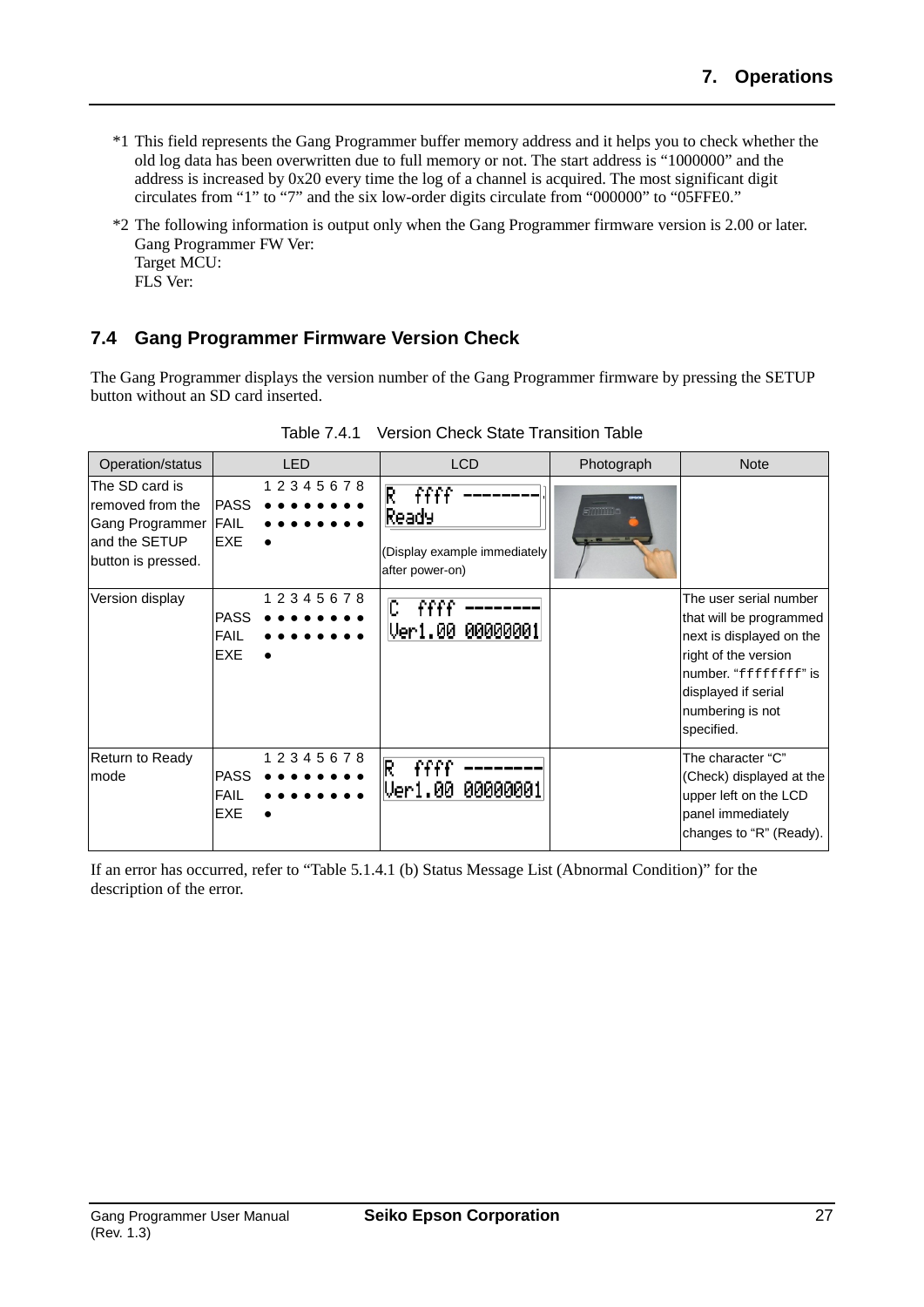#### • Operation Example

Power-on  $\rightarrow$  Setup  $\rightarrow$  Target programming  $\rightarrow$  Log output  $\rightarrow$  Reading Log



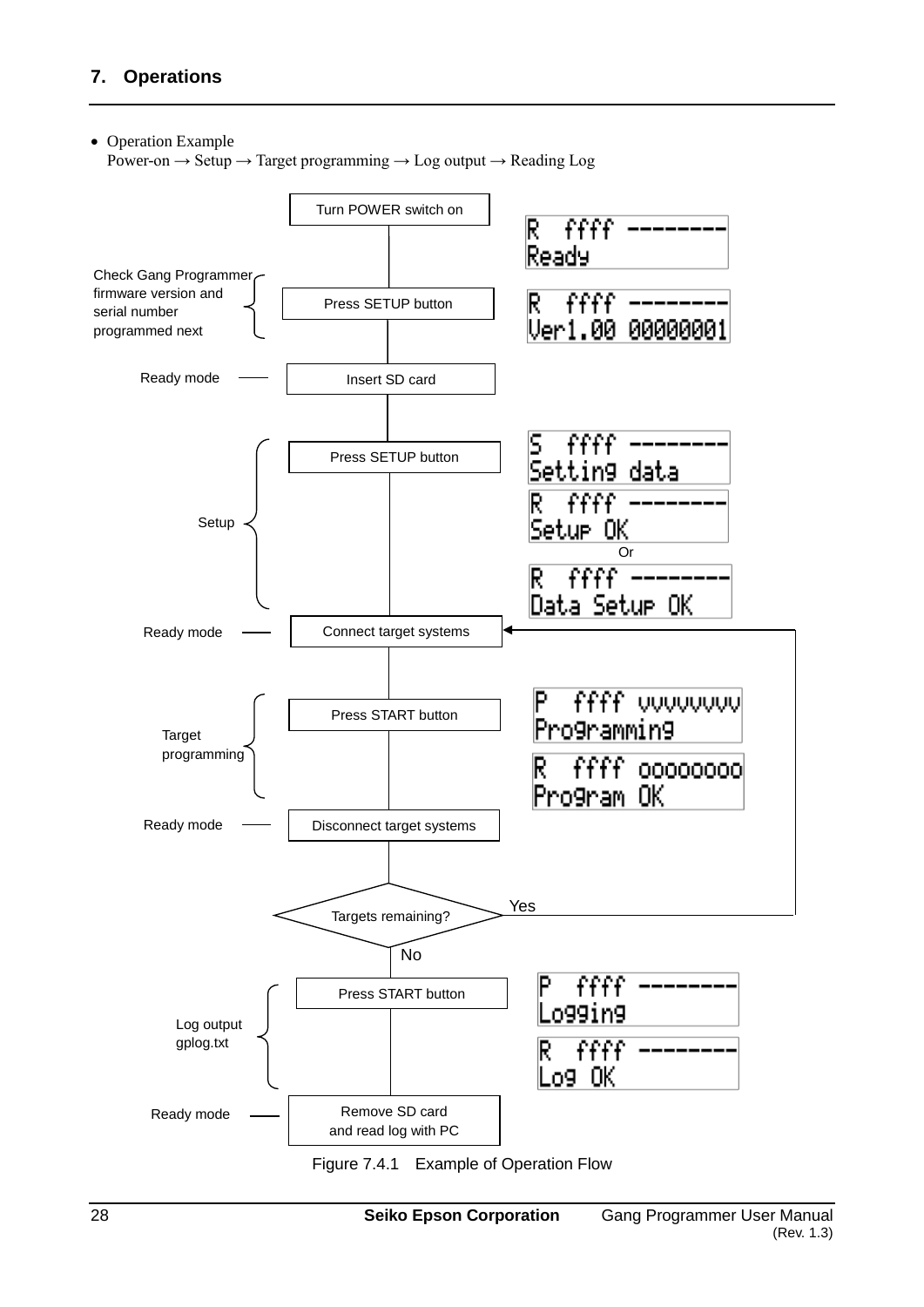# **8. Specifications**

## **8.1 Gang Programmer Main Unit**

| Table 8.1.1 Gang Programmer Main Unit Specifications |
|------------------------------------------------------|
|                                                      |

| Item                       | Specification                                     | <b>Remarks</b>           |
|----------------------------|---------------------------------------------------|--------------------------|
| <b>Dimensions</b>          | 270 mm (W) $\times$ 220 mm (D) $\times$ 50 mm (H) | Rubber legs not included |
| Input voltage              | <b>DC 12 V</b>                                    |                          |
| Power consumption          | 1.5 A or less                                     |                          |
| Target interface connector | 7610-5002PL (3M)                                  |                          |

## **8.2 AC Adaptor**

| ltem              | Specification                                         | Remarks |
|-------------------|-------------------------------------------------------|---------|
| <b>Dimensions</b> | 49.8 mm (W) $\times$ 68.2 mm (D) $\times$ 26.3 mm (H) |         |
| Input voltage     | AC 90 to 264 V, 47 to 63 Hz                           |         |
| Output voltage    | <b>DC 12 V</b>                                        |         |
| Supply power      | 18 W                                                  |         |
| Plug              | Inside diameter 2.1 mm, outside diameter 5.5          |         |
|                   | mm, center +                                          |         |

• UI318-12-JASK-0073PZ manufactured by UNIFIVE Co., Ltd.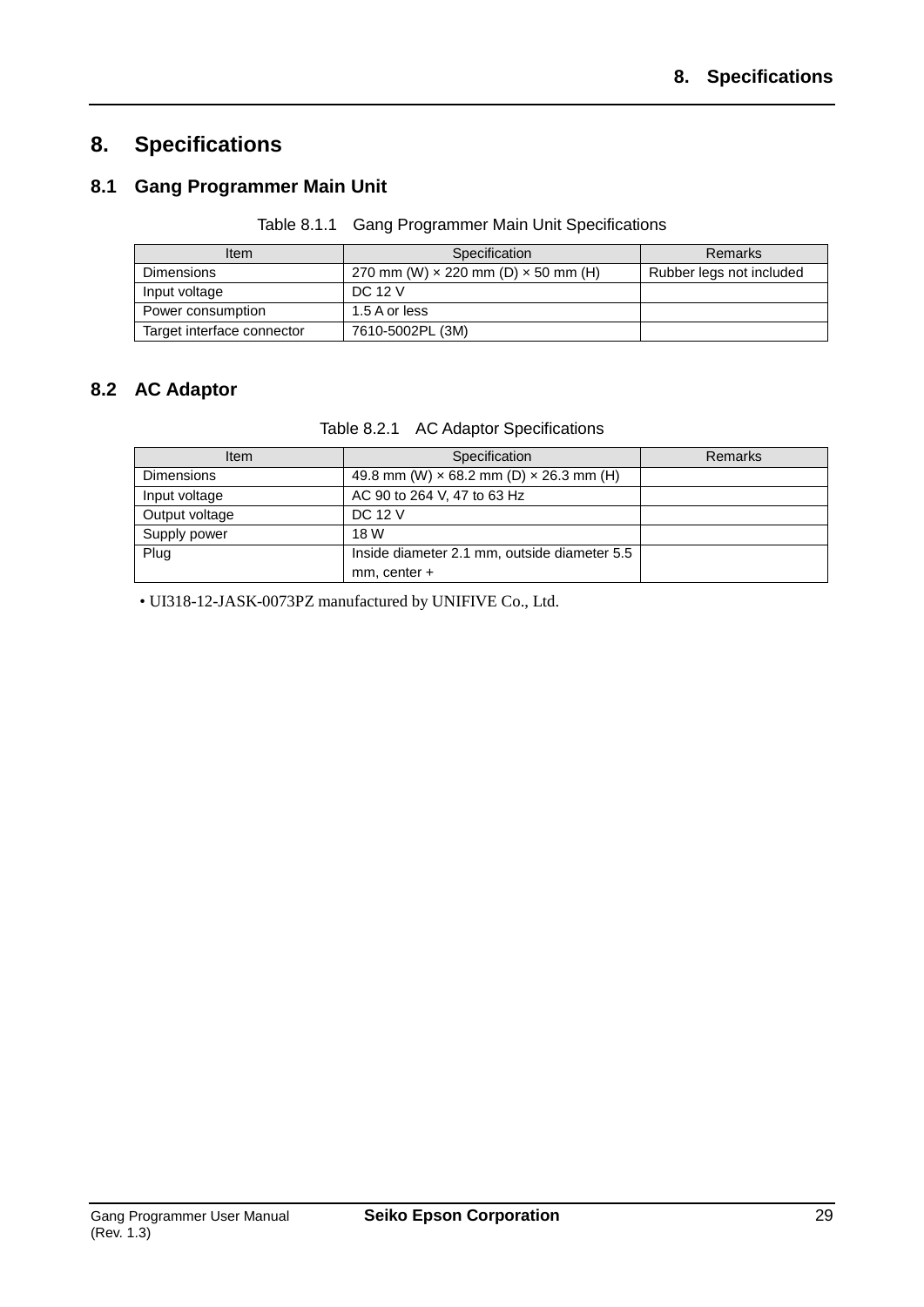# **9. Electrical Characteristics**

# **9.1 Operating Conditions**

| Condition             | Range                     |
|-----------------------|---------------------------|
| Operating voltage     | DC 12 V $\pm$ 5%          |
| Operating temperature | 5 to $40^{\circ}$ C       |
| Storage temperature   | $-10$ to 60 $^{\circ}$ C  |
| Operating humidity    | 35 to 80%, Non-condensing |
| Storage humidity      | 20 to 85%, Non-condensing |

| Table 9.1.1 Operating Conditions |  |
|----------------------------------|--|
|                                  |  |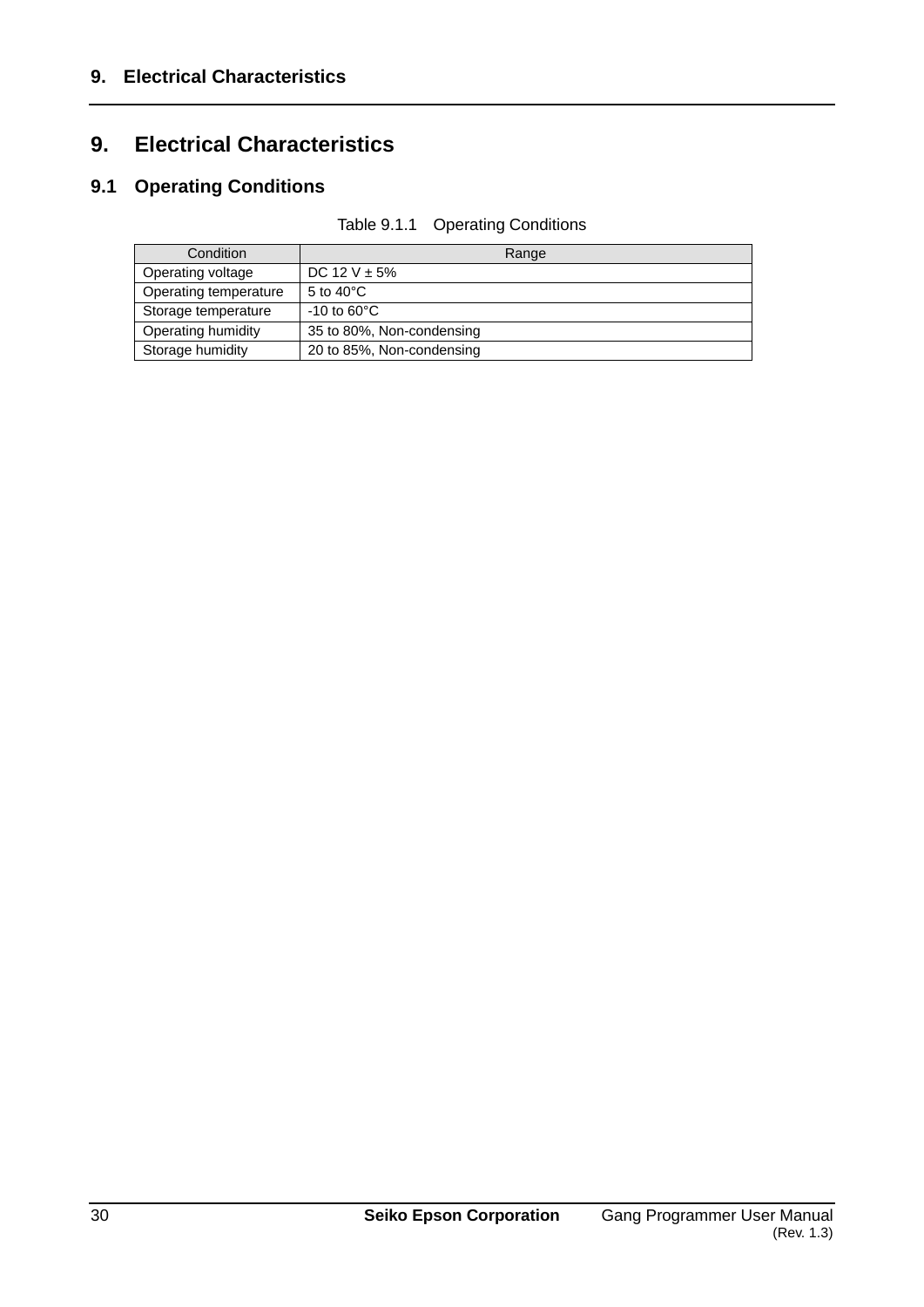# **Appendix A Target System Interface Cable**

## **A.1 Cable A ( S5U1C17001W7100 ) Specification**

The following shows the specifications of the target system interface cables (selling separately). In S5U1C17001W2000, it is attached to the main body.



Figure A.1.1 Target System Interface Cable

### **A.1.1 Pin Assignment Table**

• Target control connector

The table below lists the pin assignment of the target control connector.

|           | Target control connector (4 pins) |                                          |
|-----------|-----------------------------------|------------------------------------------|
| <b>No</b> | Pin name                          | Pin function                             |
|           | <b>DCLK</b>                       | Clock signal output for debugging        |
|           | <b>GND</b>                        | Ground                                   |
|           | <b>DSIO</b>                       | Serial communication signal input/output |
|           | DST <sub>2</sub>                  | Debug status signal output               |

Table A.1.1.1 Target Control Connector Pin Assignment

• Flash memory programming power supply/reset connector

The table below lists the pin assignment of the flash memory programming power supply/reset connector.

Table A.1.1.2 Flash Memory Programming Power Supply/Reset Connector Pin Assignment

| Flash memory programming power supply/reset connector (4 pins) |                |                                         |  |
|----------------------------------------------------------------|----------------|-----------------------------------------|--|
| <b>No</b>                                                      | Pin name       | Pin function                            |  |
|                                                                | FLASH_VCC_OUT  | Flash memory programming voltage output |  |
|                                                                | <b>GND</b>     | Ground                                  |  |
| 3                                                              | TARGET_RST_OUT | Target reset signal input               |  |
| 4                                                              | TARGET_VCC_IN  | Target voltage input                    |  |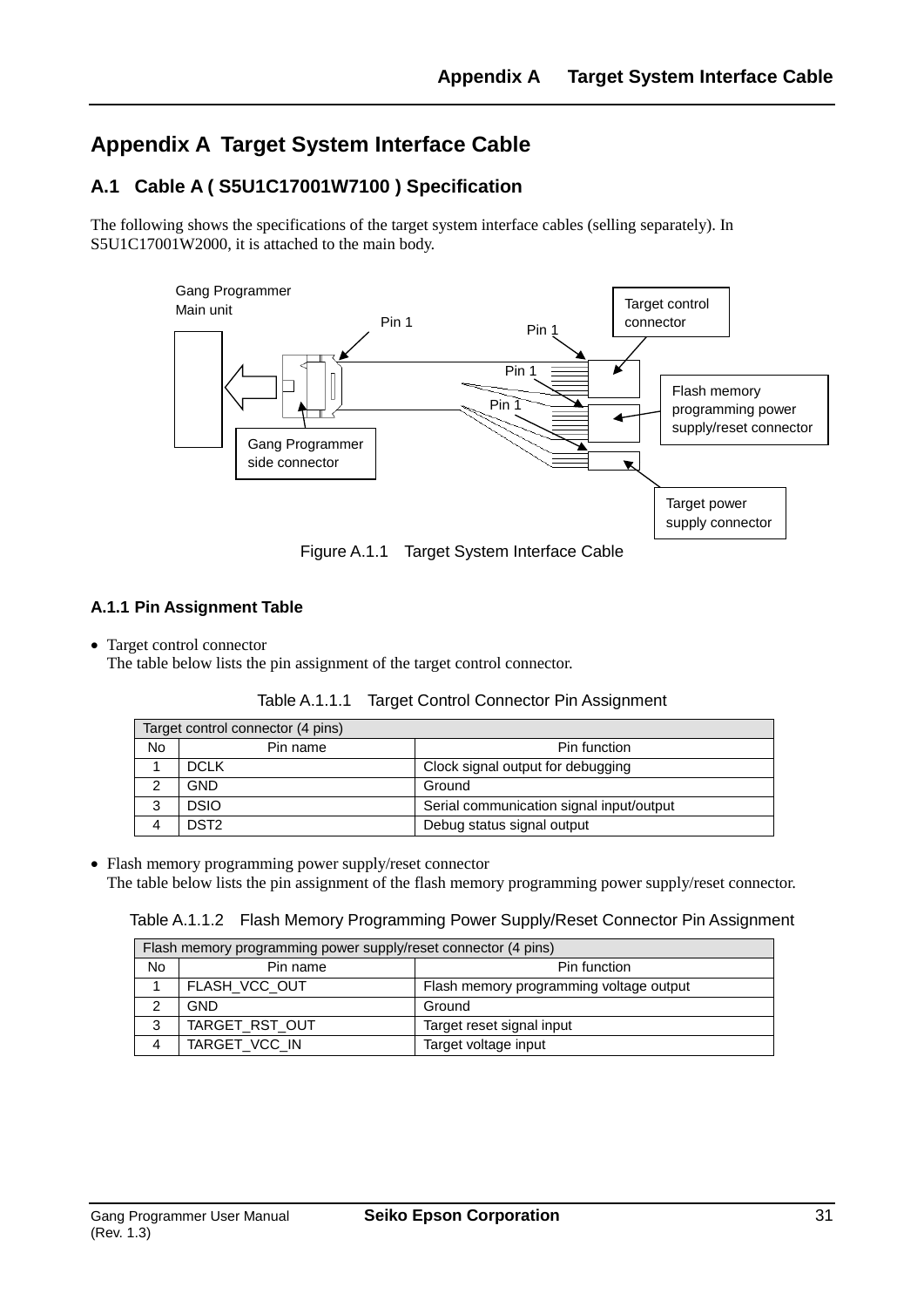• Target power supply connector

The table below lists the pin assignment of the target power supply connector.

|  |  | Table A.1.1.3 Target Power Supply Connector Pin Assignment |
|--|--|------------------------------------------------------------|
|--|--|------------------------------------------------------------|

| Target power supply connector (2 pins) |                     |                      |  |
|----------------------------------------|---------------------|----------------------|--|
| No                                     | Pin name            | Pin function         |  |
|                                        | VCC3.3V             | Power supply (3.3 V) |  |
|                                        | VCC <sub>1.8V</sub> | Power supply (1.8 V) |  |

#### **A.1.2 Each Part Specification**

|  | Table A.1.2.1 Target Connector Specifications |  |
|--|-----------------------------------------------|--|
|--|-----------------------------------------------|--|

| Component                                  | <b>Item</b> | Specification                      | Remarks |
|--------------------------------------------|-------------|------------------------------------|---------|
| Target interface connector (Gang           | Product     | Connector: 7910-6500SC (3M)        |         |
| Programmer side)                           | number      | Strain relief: 3448-7910 (3M)      |         |
| Target interface cable                     | Length      | About 30 cm                        |         |
| $(10 \text{ pins}-4 + 4 + 2 \text{ pins})$ |             |                                    |         |
| Target interface connector                 | Product     | Connector (4 pins): RE-04 (JST)    |         |
| (target side)                              | number      | Connector (2 pins): RE-02 (JST)    |         |
|                                            |             | Contact: RF-SC2210 (LF) (SN) (JST) |         |

## **A.2 Cable B ( S5U1C17001W7200 ) Specification**

The specification of the target system interface cable (selling separately) compatible with ICDminiVer.1 and 2 of the connector on the target system side is as follows.



Figure A.2.1 Target Interface Cable Compatible with ICDmini Ver.1 and 2

#### **A.2.1 Pin Assignment Table**

• Target control connector

The table below lists the pin assignment of the target control connector.

|  | Table A.2.1.1 Target Control Connector Pin Assignment |  |
|--|-------------------------------------------------------|--|
|--|-------------------------------------------------------|--|

| Target control connector (4 pins) |                  |                                          |  |
|-----------------------------------|------------------|------------------------------------------|--|
| <b>No</b>                         | Pin name         | Pin function                             |  |
|                                   | <b>DCLK</b>      | Clock signal output for debugging        |  |
|                                   | GND              | Ground                                   |  |
| 3                                 | DSIO             | Serial communication signal input/output |  |
| 4                                 | DST <sub>2</sub> | Debug status signal output               |  |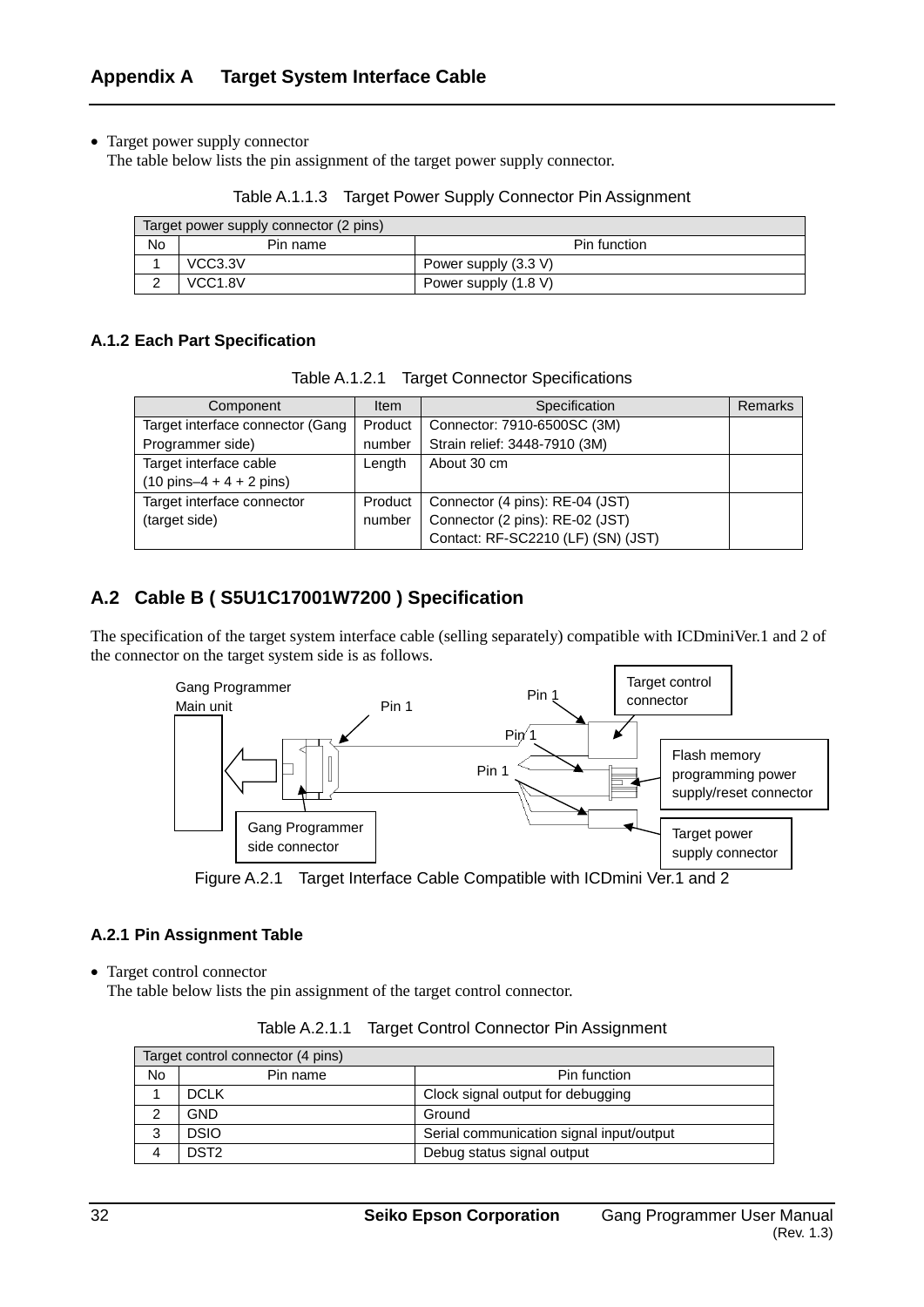• Flash memory programming power supply/reset connector

The table below lists the pin assignment of the flash memory programming power supply/reset connector.

Table A.2.1.2 Flash Memory Programming Power Supply/Reset Connector Pin Assignment

| Flash memory programming power supply/reset connector (4 pins) |                          |                                         |  |
|----------------------------------------------------------------|--------------------------|-----------------------------------------|--|
| No.                                                            | Pin function<br>Pin name |                                         |  |
|                                                                | FLASH_VCC_OUT            | Flash memory programming voltage output |  |
|                                                                | <b>GND</b>               | Ground                                  |  |
| 3                                                              | TARGET RST OUT           | Target reset signal input               |  |
|                                                                | TARGET_VCC_IN            | Target voltage input                    |  |

• Target power supply connector

The table below lists the pin assignment of the target power supply connector.

Table A.2.1.3 Target Power Supply Connector Pin Assignment

| Target power supply connector (2 pins) |                     |                      |  |
|----------------------------------------|---------------------|----------------------|--|
| No                                     | Pin name            | Pin function         |  |
|                                        | VCC3.3V             | Power supply (3.3 V) |  |
|                                        | VCC <sub>1.8V</sub> | Power supply (1.8 V) |  |

#### **A.2.2 Each Part Specification**

| Component                                  | <b>Item</b> | Specification                      | <b>Remarks</b> |
|--------------------------------------------|-------------|------------------------------------|----------------|
| Target interface connector (Gang           | Product     | Connector: 7910-6500SC (3M)        |                |
| Programmer side)                           | number      | Strain relief: 3448-7910 (3M)      |                |
| Target interface cable                     | Length      | About 30 cm                        |                |
| $(10 \text{ pins}-4 + 4 + 2 \text{ pins})$ |             |                                    |                |
| Target interface connector                 | Product     | Connector (4 pins): RE-04 (JST)    | <b>Black</b>   |
| (target side)                              | number      | Connector (2 pins): RE-02 (JST)    | connector      |
|                                            |             | Contact: RF-SC2210 (LF) (SN) (JST) |                |
|                                            |             | Connector (4pins): PAP-04V-S(JST)  | White          |
|                                            |             | Cantact: SPHD-002T-P0.5(JST)       | connector      |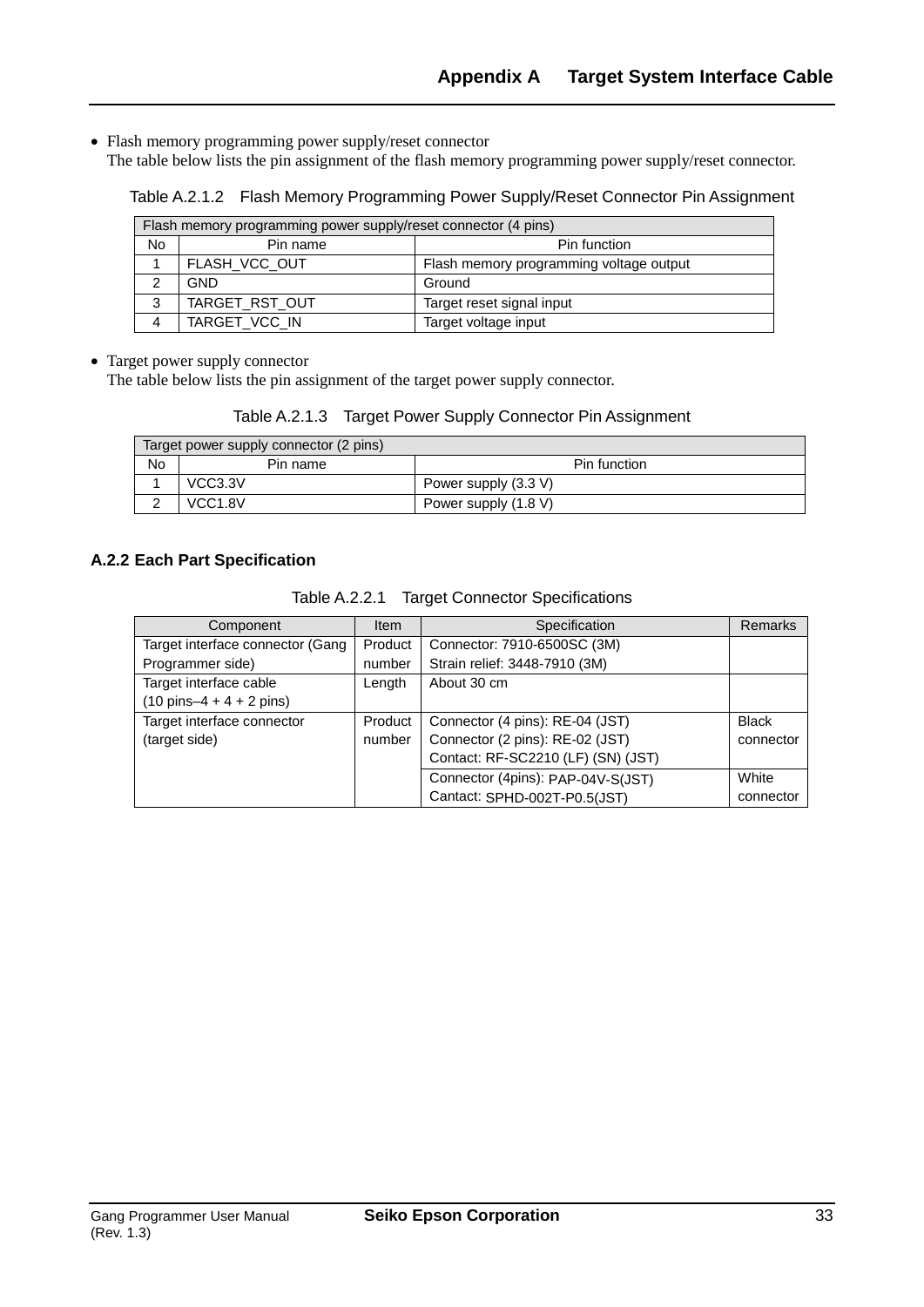## **Appendix B Method for operating gpdata.exe**

A user configuration/program data file (gpdata.bin) can also be created using the user configuration/program data file generator (gpdata.exe) other than the method that uses the support tool call\_create\_gpdata.bat and the config\_for\_gpdata.ini file. This section describes its procedure. The user configuration/program data file generator (gpdata.exe) and Gang Programmer control file (gpc17xxx.bin) are included in the Gang Programmer control file package (gp17xxx.zip). "xxx" in the file name represents a model name. For the procedure to create a user configuration/program data file (gpdata.bin), refer to "6. Preparation of User Program Data."

## **B.1 Binary File Conversion**

Convert the user program data (.psa file) created by the user into binary data. To convert .psa file into binary data, launch "objcopy.exe" included in the S5U1C17001C (GNU17) package from the command prompt window on the PC.

Format:

```
>objcopy -I srec -O binary <Input filename> <Output filename>
```
Execution example:

>C:\EPSON\GNU17\objcopy -I srec -O binary test17656.psa test17656.bin

(In the case that GNU17 is installed in the "C:\EPSON\GNU17" folder)

## **B.2 Adding User Configuration Information**

Add the programming conditions desired by the user to the binary data generated as in the previous section using the user configuration/program data file generator (gpdata.exe). The nine conditions shown below can be added. For more information on the items to be configured, refer to "6.3 User Configuration."

- (1) Verification method (checksum verification or all data verification) (-v)
- (2) Target interface voltage level (3.3 V, 1.8 V, or external input) (-d)
- (3) Buzzer (on or off) (-b)
- (4) Model name (-t)
- (5) User program arrangement address (-a)
- (6) Serial number (-i)
- (7) Address to write serial number (-s)
- (8) Flash security password (-p)
- (9) User program data checksum display (-c)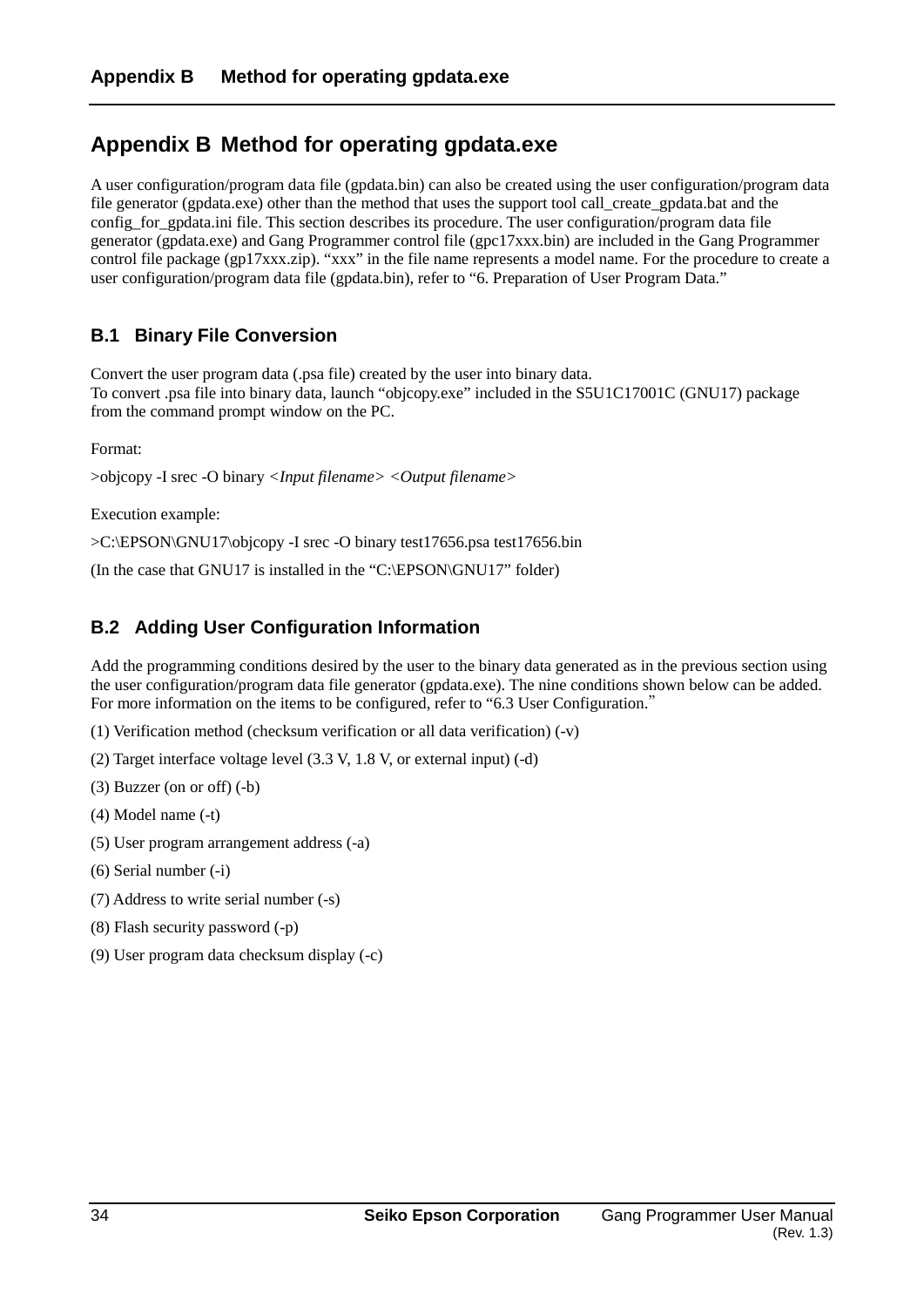## **B.3 Executing gpdata.exe**

Launch "gpdata.exe" from the command prompt window on the PC to generate the user configuration/program data file (gpdata.bin) that includes the ultimate programming data.

Format:

>gpdata <*filename*> { *-opt* }

Execution example:

>gpdata test17656.bin –d2 –t17656 –a0x8000

program checksum 0xaaaa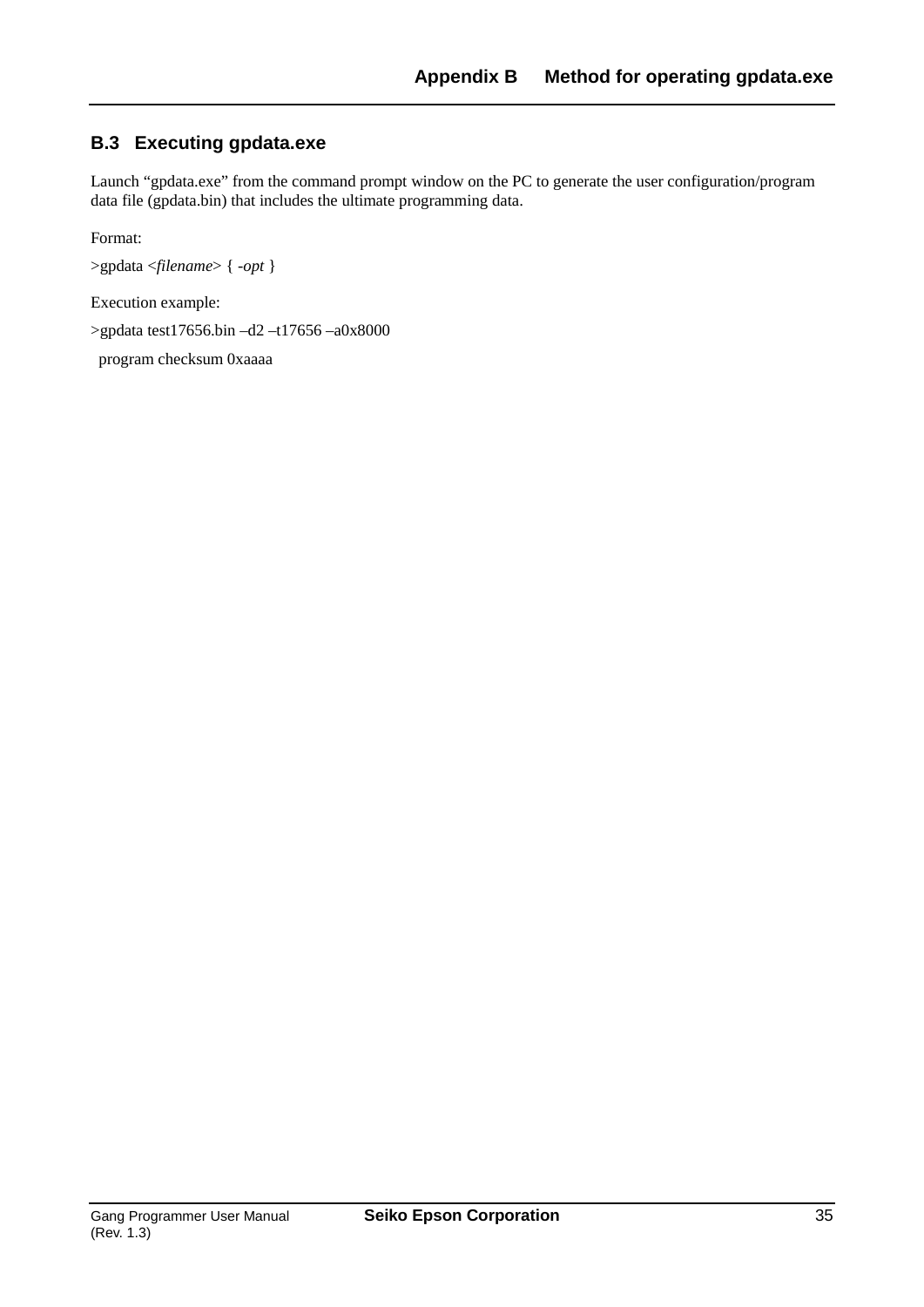# **Revision History**

|          |                         |                 |          | Attachment-1                                                                                                                                                          |
|----------|-------------------------|-----------------|----------|-----------------------------------------------------------------------------------------------------------------------------------------------------------------------|
| Rev. No. | <b>Date</b>             | Page            | Category | <b>Contents</b>                                                                                                                                                       |
| Rev. 1.0 | 2014/10/03              | All             | new      | New establishment                                                                                                                                                     |
| Rev. 1.1 | 2015/03/30              | cover, P1       | revision | Added model name S5U1C17001W2000 -><br>S5U1C17001W2000/2100                                                                                                           |
| Rev. 1.1 | 2015/03/30              | P <sub>1</sub>  | revision | It was described that S5U1C17001W2000 did not attached the<br>SD card.                                                                                                |
| Rev. 1.1 | 2015/03/30              | P <sub>2</sub>  | revision | It was described that the target system interface cable A is<br>attached only to S5U1C17001W2000, and the SD card is<br>attached only to S5U1C17001W2100.             |
| Rev. 1.1 | 2015/03/30              | P <sub>4</sub>  | revision | Added maximum size of the SD card and the SDHC card.                                                                                                                  |
| Rev. 1.1 | 2015/03/30              | P <sub>6</sub>  | revision | It was described that the target system interface cable is<br>recommended that written in the Appendix.                                                               |
| Rev. 1.1 | 2015/03/30              | P <sub>8</sub>  | revision | Added definition of release time of the target system reset signal.                                                                                                   |
| Rev. 1.1 | 2015/03/30              | P11             | revision | Added explanation of status sign when PROGRAM operates.                                                                                                               |
| Rev. 1.1 | 2015/03/30              | P30             | revision | Added explanation of the target system interface cable B.                                                                                                             |
| Rev. 1.2 | 2016/05/27              | P11             | revision | Modified the description.                                                                                                                                             |
| Rev. 1.2 | 2016/05/27              | P11 to 12       | addition | Added status messages.                                                                                                                                                |
| Rev. 1.2 | 2016/05/27              | P <sub>19</sub> | addition | Added a suspending method and display contents in the case of<br>FW Ver. 2.00 to the setup state transition table.                                                    |
| Rev. 1.2 | 2016/05/27              | P19 to 20       | addition | Added description for Gang Programmer firmware update.                                                                                                                |
| Rev. 1.2 | 2016/05/27              | P <sub>22</sub> | addition | Added LED status in the case of FW Ver. 2.00 to the<br>programming state transition table.                                                                            |
| Rev. 1.2 | 2016/05/27              | P23             | addition | Added a note on programming of the target flash memory.                                                                                                               |
| Rev. 1.2 | 2016/05/27              | P26 to 27       | addition | Added output format.                                                                                                                                                  |
| Rev. 1.2 | 2016/05/27              | P <sub>27</sub> | revision | Modified the section title to the target flash memory.gramming<br>stat. 2                                                                                             |
|          | Rev. 1.2 2016/05/27 P28 |                 | addition | Added display contents in the case of FW Ver. 2.00 to the<br>example of operation flow.                                                                               |
| Rev. 1.2 | 2016/05/27              | P10, P19 to 28  | revision | Replaced the LCD panel display contents.                                                                                                                              |
| Rev. 1.2 | 2016/05/27              | P14 to 17       | revision | Modified the description to the user configuration/program data<br>file (gpdata.bin) creation method using the Gang Programmer<br>control file package (gp17xxx.zip). |
| Rev. 1.2 | 2016/05/27              | P34 to 35       | addition | Added detailed gpdata.exe operation procedure to Appendix.                                                                                                            |
| Rev. 1.3 | 2017/06/27              | cover, P1       | addition | Added "S5U1C17001W2200".                                                                                                                                              |
| Rev. 1.3 | 2017/06/27              | P <sub>2</sub>  | addition | Added "Free gift" comments.                                                                                                                                           |
| Rev. 1.3 | 2017/06/27              | back cover      | addition | Updated the address of Internal Sales Operations.<br>EPSON(CHINA).CO.,LTD / SHANGHAI BRANCH / SHENZHEN<br><b>BRANCH</b>                                               |